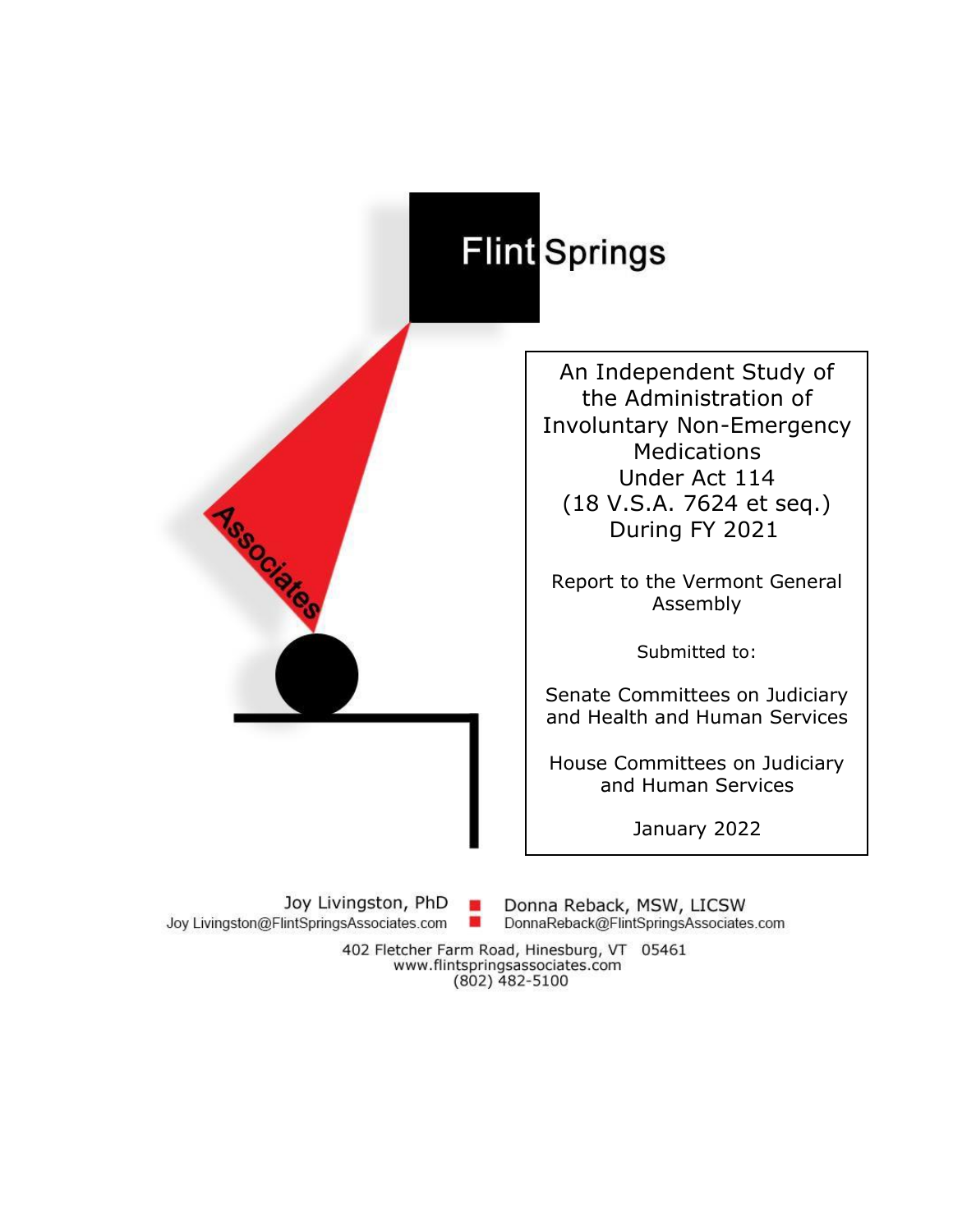# Table of Contents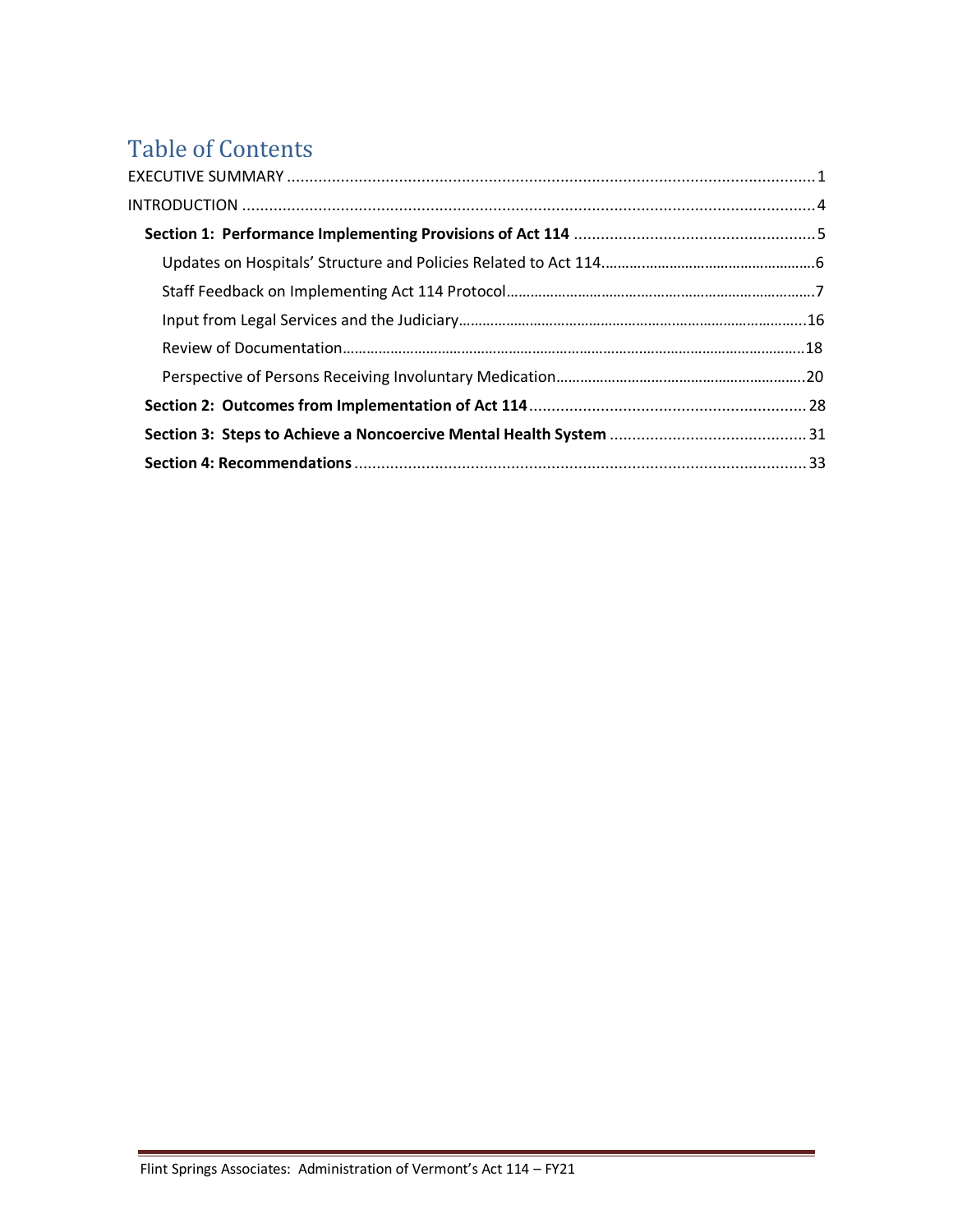#### <span id="page-2-0"></span>**EXECUTIVE SUMMARY**

The Vermont statute governing administration of involuntary nonemergency psychiatric medications to clients of the public mental health system committed to the care and custody of the Commissioner is 18 V.S.A. 7624 et seq. – referred to in this report as Act 114. The statute requires two annual assessments of the Act's implementation, one conducted by the Department of Mental Health (DMH) and a second conducted by an independent reviewer. The following report summarizes Flint Springs Associates' independent assessment, providing a review of implementation during FY21 (July 1, 2020, through June 30, 2021).

This report examines implementation of Act 114 at designated hospitals responsible for administering involuntary psychiatric medications under Act 114 during FY21.

During FY21, DMH reported that 65 petitions were filed requesting orders for nonemergency involuntary medication under the provisions of Act 114 for 56 different individuals. Petitions were sought by physicians at four of the hospitals designated to administer the medications and sent through the Attorney General's DMH office to the court. Of those 65 petitions, 50 (77%) were granted, 13 (20%) were dismissed, and two (3%) were denied. Hospitals involved included: Brattleboro Retreat, Rutland Regional Medical Center, University of Vermont Medical Center, and the Vermont Psychiatric Care Hospital. Vermont Psychiatric Care Hospital.

In compliance with statutory requirements for the annual independent assessment, this report provides information on:

- Implementation of Act 114.
- Outcomes associated with implementation of the statute.
- Steps taken by the Department of Mental Health to achieve a mental health system free of coercion.
- Recommendations for changes.

We feel it important to note that this assessment was again conducted during the COVID-19 pandemic, requiring changes to our processes and to how information was collected. No on-site visits were conducted to meet with leadership at the four hospitals

#### **Key Findings**

Among the findings presented in this report, this year's assessment found that:

- Documentation indicates that staff at four hospitals administering medications under Act 114 in FY21 were generally aware of the provisions as shown by documentation of adherence to most Act 114 provisions. Hospital staff feel that the process leading to involuntary medication should move as quickly as possible. They believe that individuals for whom Act 114 petitions are filed suffer on many levels when not receiving psychiatric medication as soon as possible.
- Mental Health Law Project (MHLP) believes that hospitals which administer Act 114 medication orders continue to rely on the use of medication as the first line of treatment in dealing with patients.
- MHLP questions whether the method the state uses to draw blood for persons taking Clozaril, which it believes is highly intrusive, is legal under the statute.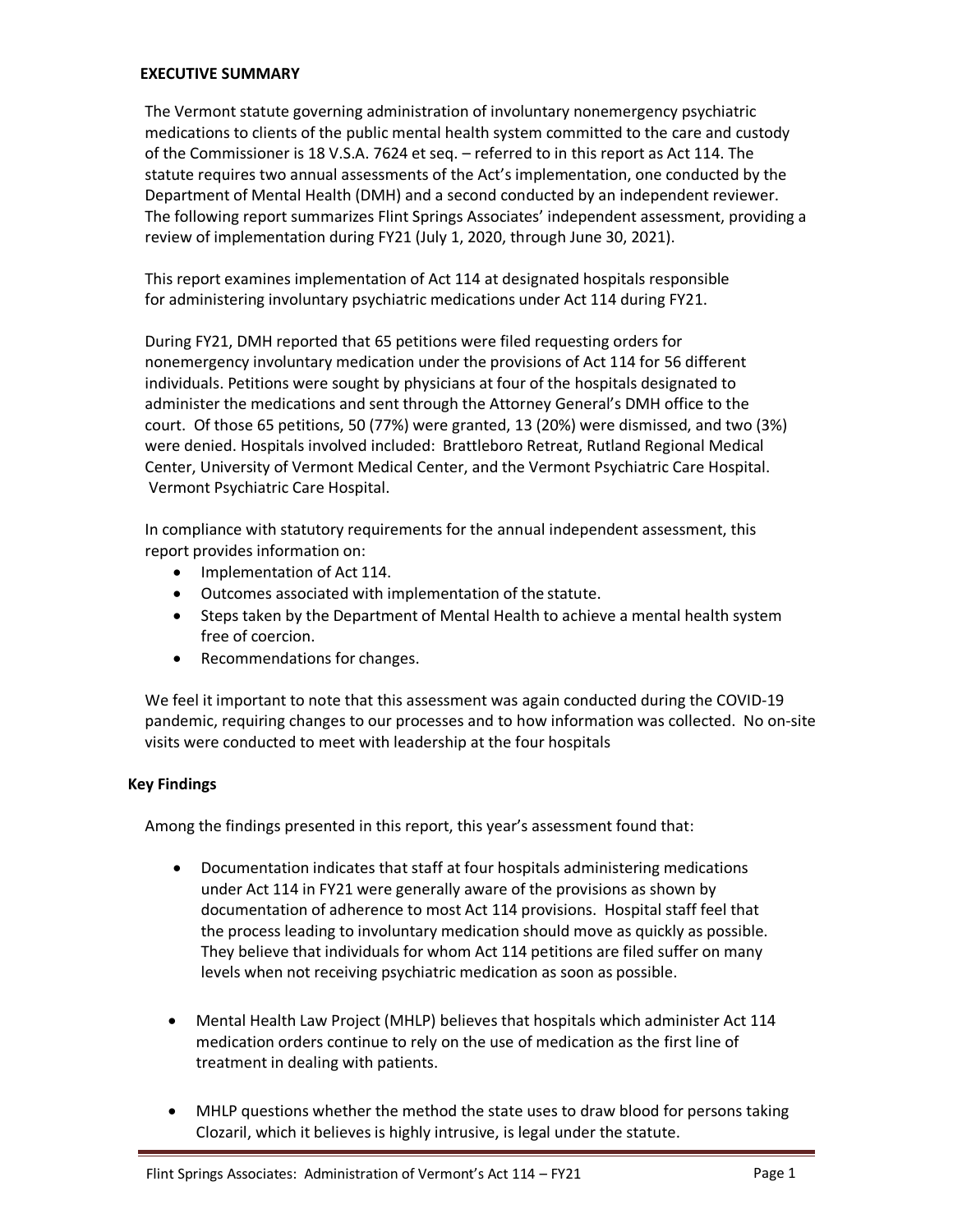- Input from the Judiciary suggests that lawyers for the state need training in how to better present evidence to the court to support the case for Act 114 applications.
- The number of petitions filed for involuntary medication under Act 114 was similar in FY21 (n=65) and FY20 (n=68), lower than in FY19 (n=70) and FY18 (n=90).
- Petitions were filed a bit sooner after admission in FY21 than in past years: 61% were filed within 30 days and 21% within 30-60 days of admission, or, on average, 34 days from admission to petition filing, as compared to 39 days in FY20. Once the petition was filed, a decision was reached within an average of 12.5 days as compared to 13 days last year. The average time from admission to an Act 114 order was 46 days in FY21, as compared to 51 days in FY20 and a consistent trend toward decrease in time from admission to Act 114 order over the past several years. This assessment focuses on tracking time between admission, filing of petition, and court decision. It does not consider factors which may influence the timeline, such as changes in clinical practice, Vermont laws, DMH data collection strategies, or additional factors which may influence the implementation of Act 114.
- In FY21, length of stays for persons receiving Act114 medication continued to shorten as in previous years. On average, patients under Act 114 orders in FY21 were discharged from psychiatric inpatient care, on average, 91 days (approximately 3 months) from admission, and 46 days (about 7 weeks) after the Act 114 order for medication was issued.
- Four persons who received Act 114 medication during FY 2021 provided input regarding their medication experience. Responses were mixed to the questions regarding:
	- o *how the Act 114 protocols were followed*
	- o *whether they felt they had some control*
	- o *how they felt they were treated, supported, and respected during the experience of receiving Act 114 medication.*
- The only point on which respondents agreed was their belief that the state did not make the right decision in ordering Act 114 medication for them.

#### **Recommendations**

Flint Springs Associates offers the following recommendations:

#### Hospital Practices

FSA recommends that staff at hospitals administering Act 114 medication continue efforts to help patients understand the reasoning behind the decision to seek an order for involuntary medication and to invest time in talking with patients about the process and available options.

To maintain clear records for documenting implementation of Act 114 in accordance with provisions of the statute, all hospitals have followed past FSA recommendations that each hospital maintain an electronic file or section within the electronic file for persons receiving medication under Act 114. This practice should continue.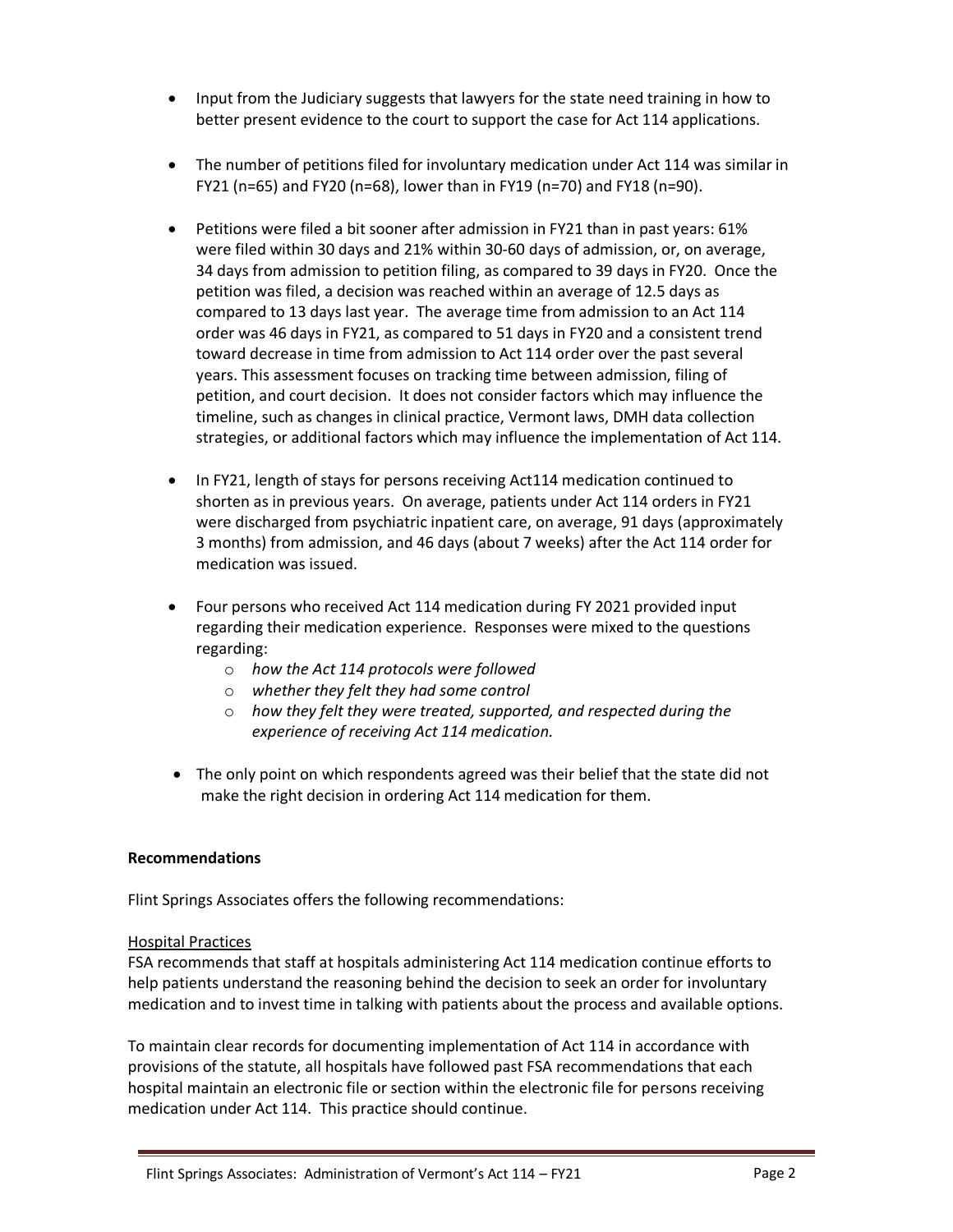#### Annual Act 114 Assessment

FSA recommends that the following steps continue to be used in future assessments of Act 114:

- Provide a financial incentive for the participation of individuals who have received courtordered medication in the independent assessment of Act 114.
- Ask persons interviewed if they would like any family members to be interviewedand pursue these as permitted.
- Given the similar content to assess the implementation of Act 114 protocols required by the legislature through two reports, one generated by DMH and the other by an external entity, the legislature should clarify the purpose of having an internal and an external, independent report.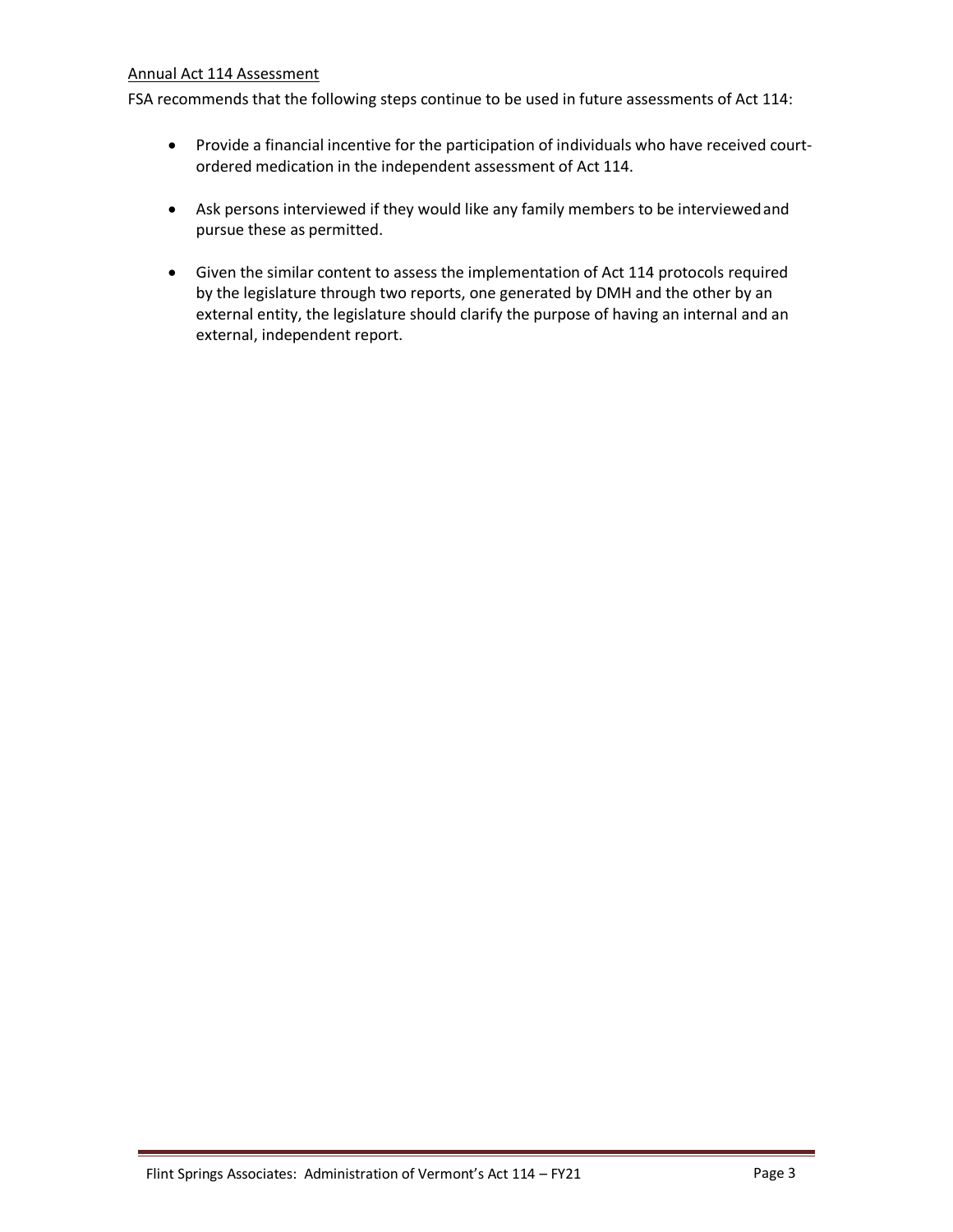#### <span id="page-5-0"></span>**INTRODUCTION**

The Vermont statute governing administration of involuntary nonemergency psychiatric medications to clients of the public mental health system committed to the care and custody of the Commissioner is 18 V.S.A. 7624 et seq. The statute requires two annual assessments of the act's implementation, one conducted by the Department of Mental Health (DMH) and a second conducted by an independent reviewer. This report will refer to the statute as Act 114. Implementation of Act 114 commenced in late 2002.

This independent assessment report provides a review of implementation during FY21 (July 1, 2020, through June 30, 2021). The report also summarizes feedback from:

- 4 individuals who received an Act 114 order in FY21.
- 1 individual on whom an Act 114 application was not approved (e.g., either dismissed, denied or withdrawn).

As a result of the petitions filed during FY21, court orders for administration of involuntary nonemergency psychiatric medication under the provisions of Act 114 were granted for 45 individuals.

The Commissioner of Mental Health has designated five hospitals to administer medications under Act 114: Brattleboro Retreat, Central Vermont Medical Center, Rutland Regional Medical Center, University of Vermont Medical Center, and Vermont Psychiatric Care Hospital. CVMC has infrequently administered medication under Act 114. During FY21, four of the five hospitals administered medication under Act 114, in FY21 CVMC did not.

This report, in compliance with statutory requirements for the annual independent assessment, provides the following information:

Section 1: The performance of hospitals in the implementation of Act 114 provisions, including surveys of staff, interviews with Mental Health Law Project and Vermont Psychiatric Survivor Patient Representatives, review of documentation, and interviews with persons involuntarily medicated under provisions of Act 114.

Section 2: Outcomes associated with implementation of Act 114.

Section 3: Steps taken by the Department of Mental Health to achieve a mental health system free of coercion.

Section 4: Recommendations for changes in current practices and/or statutes

Flint Springs Associates (FSA), a Vermont-based firm advancing human-services policy and practice through research, planning and technical assistance, conducted this assessment. Flint Springs' Senior Partners, Joy Livingston, Ph.D., and Donna Reback, MSW, LICSW, gathered the required information, analyzed the data, and developed recommendations reported here.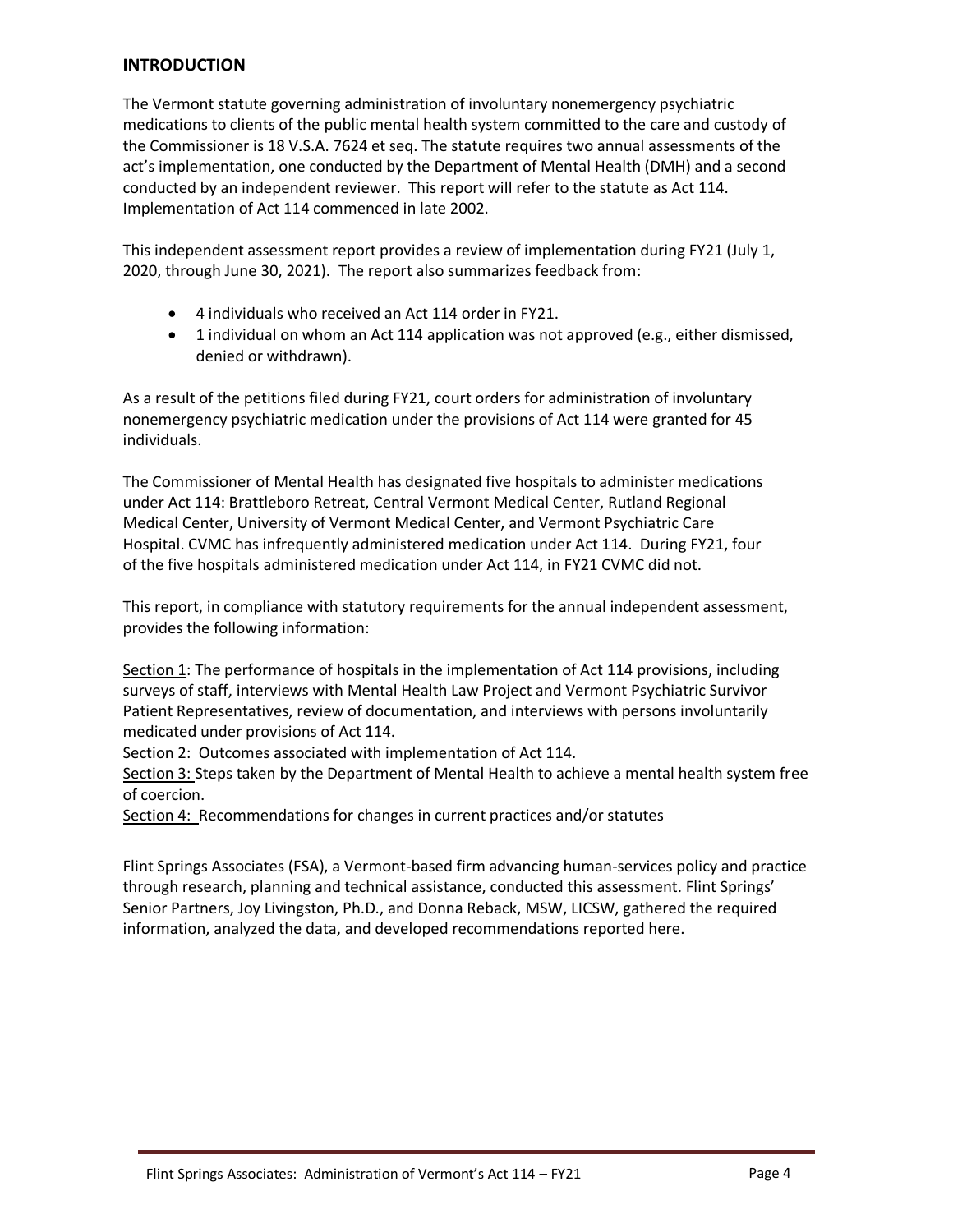# **Section 1: Performance Implementing Provisions of Act 114**

<span id="page-6-0"></span>During FY21, DMH reported that 65 petitions were filed requesting orders for nonemergency involuntary medication under the provisions of Act 114 for 56 different individuals. Petitions were sought by physicians at four of the hospitals designated to administer the medications and sent through the Attorney General's DMH office to the court. Of those 65 petitions, 50 (77%) were granted, 13 (20%) were dismissed, and two (3%) were denied. Hospitals involved included: Brattleboro Retreat, Rutland Regional Medical Center, University of Vermont Medical Center, and the Vermont Psychiatric Care Hospital.

Figure 1 provides information on the number of petitions for court orders that were granted, denied, withdrawn, or dismissed since the initial implementation of Act 114 through FY21. Courts have granted most petitions. The number of petitions filed increased through 2016, with a decrease in 2017, increase in 2018, and then decrease over the past three fiscal years.

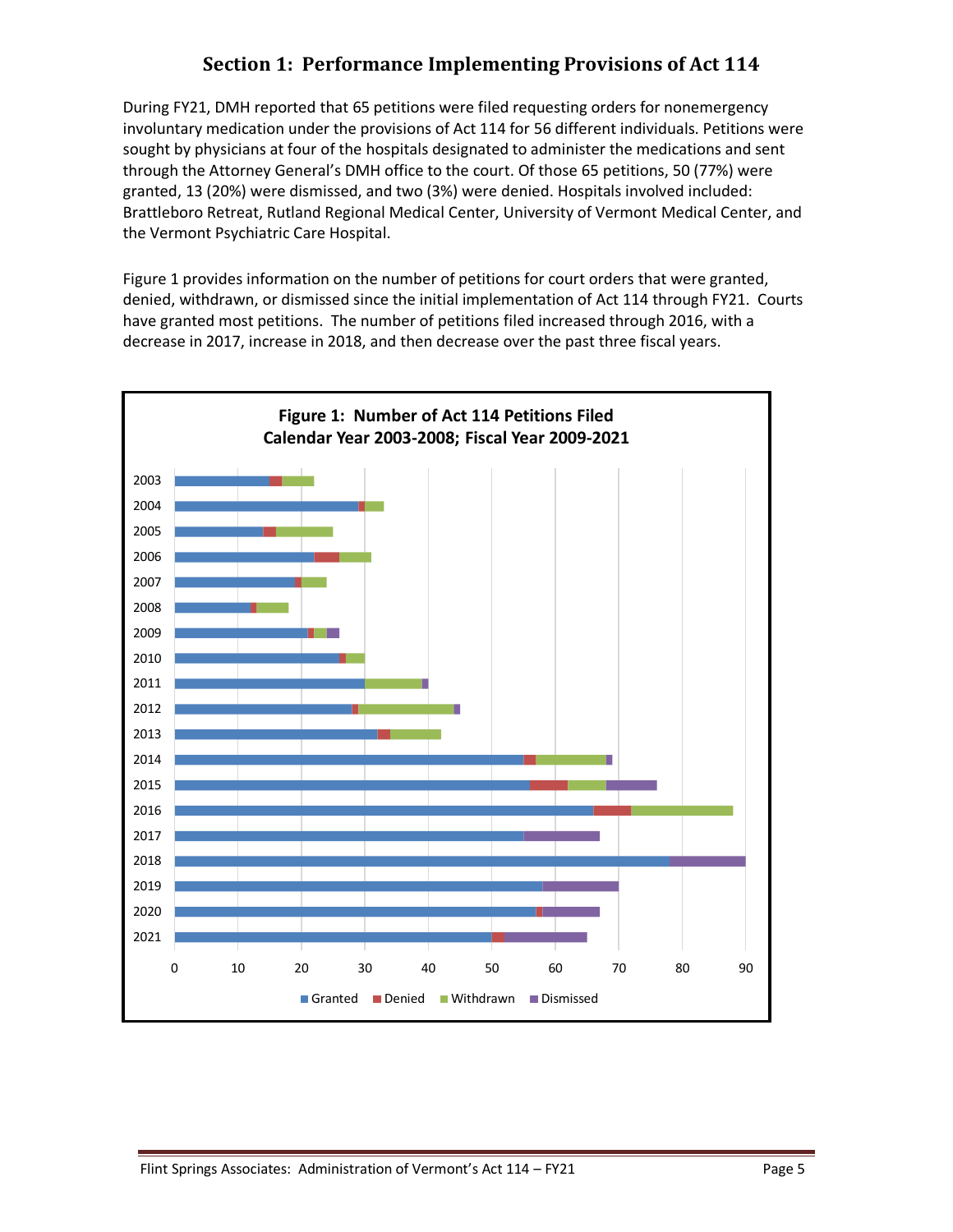# **Updates on Hospitals' Structure and Policies Related to Act 114**

<span id="page-7-0"></span>In past years, FSA senior partners, Joy Livingston, and Donna Reback, conducted site visits at each of the designated hospitals responsible for and administering involuntary nonemergency psychiatric medication under Act 114. During those site visits, interviews were conducted with leaders to identify any changes in hospital facilities, staffing, and procedures relative to implementation of Act 114. For the FY20 assessment, interviews with leaders were conducted via Zoom meetings, due to COVID-19 restrictions.

Hospitals reported most changes that might impact on the administration of medication under Act 114 were due to COVID-19 restrictions.

- Brattleboro Retreat leaders noted that due to COVID continued to have an impact. In order to accommodate patient needs and address COVID safety, there was a dramatic decrease in patient census, as well as merging of units. Also, as result of COVID, the Retreat is experiencing a significant staff shortage.
- UVM Medical Center experienced downtime due to a cyberattack; the primary impact for Act 114 was to create new work flows to ensure educational documentation is available for nursing staff. UVMMC is also experiencing a staffing shortage, and therefore relying more heavily on traveling nurses. Traveling nurses generally do not have psychiatric training to administer medication under Act 114, thus limiting the staff available to administer medication.
- Vermont Psychiatric Care Hospital also reported staffing challenges meaning that not all units are currently open. Leaders did not attribute the staffing shortage to COVID alone. Due to COVID and use of remote meetings, community mental health and family members have been more involved in team meetings.
- Rutland Regional Medical Center also had a reduced census due to COVID and staffing shortages. Court hearings are happening virtually, and regularly without delays.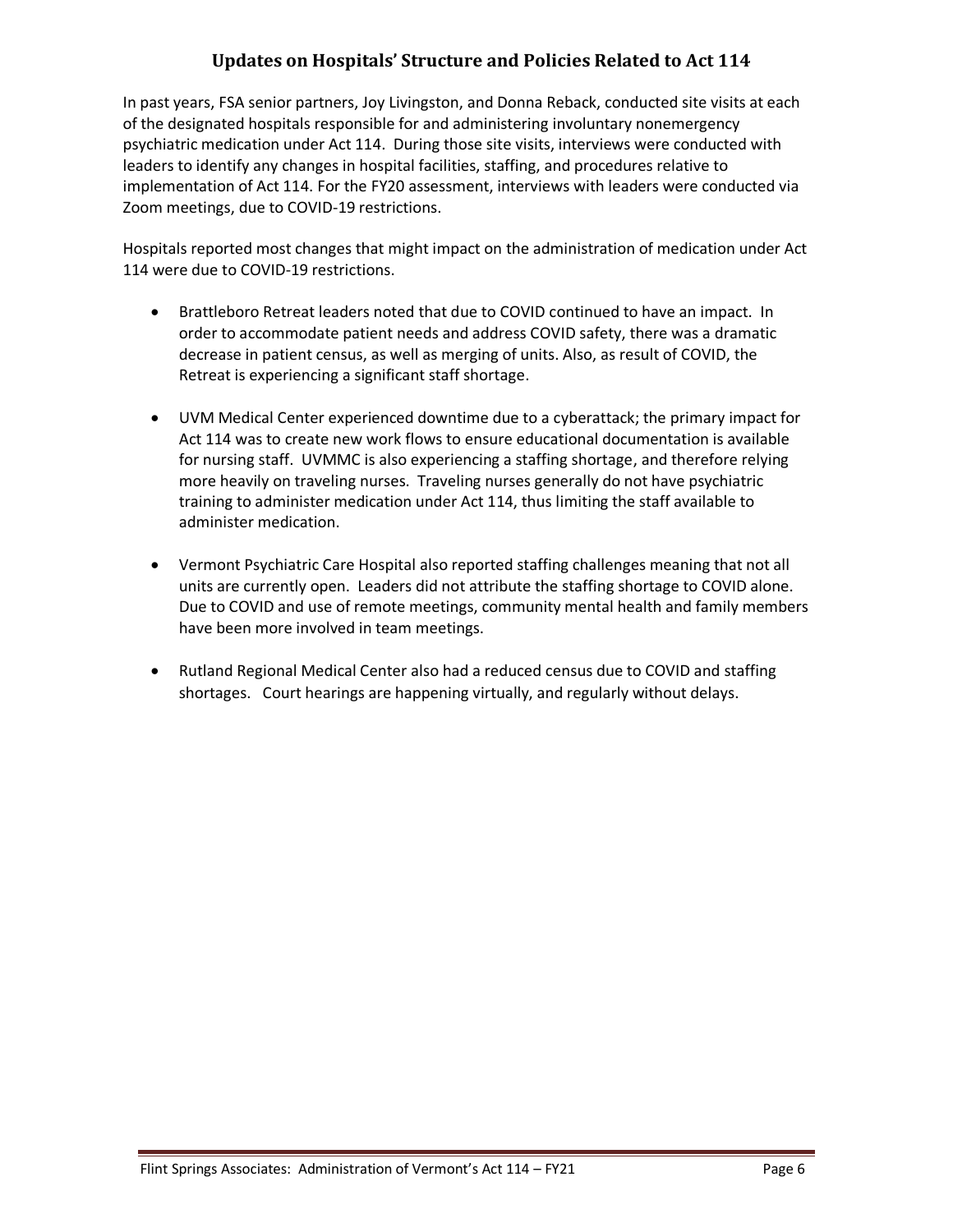# **Staff Feedback on Implementing Act 114 Protocol**

<span id="page-8-0"></span>To gather input from a wider range of staff members, an online survey was developed in FY17 and has been used since; prior years we relied on interviews with staff which were often difficult to schedule and conduct. Each hospital was responsible for distributing the survey link to staff involved in administering medication under Act 114.

As shown in Table 1, 85 staff members responded to the survey. Nurses were most often represented, particularly at UVMMC.

| <b>Position at Hospital</b>         | <b>All Respondents</b> |      | <b>By Hospital</b> |      |              |             |  |
|-------------------------------------|------------------------|------|--------------------|------|--------------|-------------|--|
|                                     | Frequency Percent      |      | Retreat            | RRMC | <b>UVMMC</b> | <b>VPCH</b> |  |
| Physician/Psychiatrist              |                        | 6%   |                    |      |              |             |  |
| <b>Nurse</b>                        |                        | 59%  |                    |      |              |             |  |
| Social Worker                       |                        | 7%   |                    |      |              |             |  |
| Psychiatric<br>technician/assistant | 19                     | 22%  |                    | 10   |              |             |  |
| Other                               |                        | 6%   |                    |      |              |             |  |
| Total                               |                        | 100% |                    | 26   | 1 Q          |             |  |

**Table 1: Act 114 Survey Respondents**

#### **Act 114 Implementation Training**

About half of the survey respondents (n=41, 53%) reported that they had received formal training; particularly nurses (n=29). Informal training was reported by 20% (n=18) of the respondents. Past assessments found similar results, particularly as Act 114 is regularly included in annual training for nurses.

| Table 2: Training Staff Receive on Protocols for Administering Medication under Act 114 |  |
|-----------------------------------------------------------------------------------------|--|
| <b>By Position at Hospital</b>                                                          |  |

| <b>Training on Protocols for administering</b> |               | <b>Position at hospital</b> |               |               |       |
|------------------------------------------------|---------------|-----------------------------|---------------|---------------|-------|
| medication under Act 114                       | Doctor        | <b>Nurse</b>                | <b>SW</b>     | Psych<br>Tech | Total |
| No training at all                             | 0             | 4                           |               | 1             | 6     |
| Informal training through other staff members  | $\mathcal{L}$ | 10                          | $\mathcal{P}$ | 4             | 18    |
| Learn through completion of required forms     | 1             | 5                           | 1             | 5             | 12    |
| Formal training through orientation/other      |               | 29                          | C             | 8             | 41    |
| Total                                          |               | 48                          | 6             | 18            | 77    |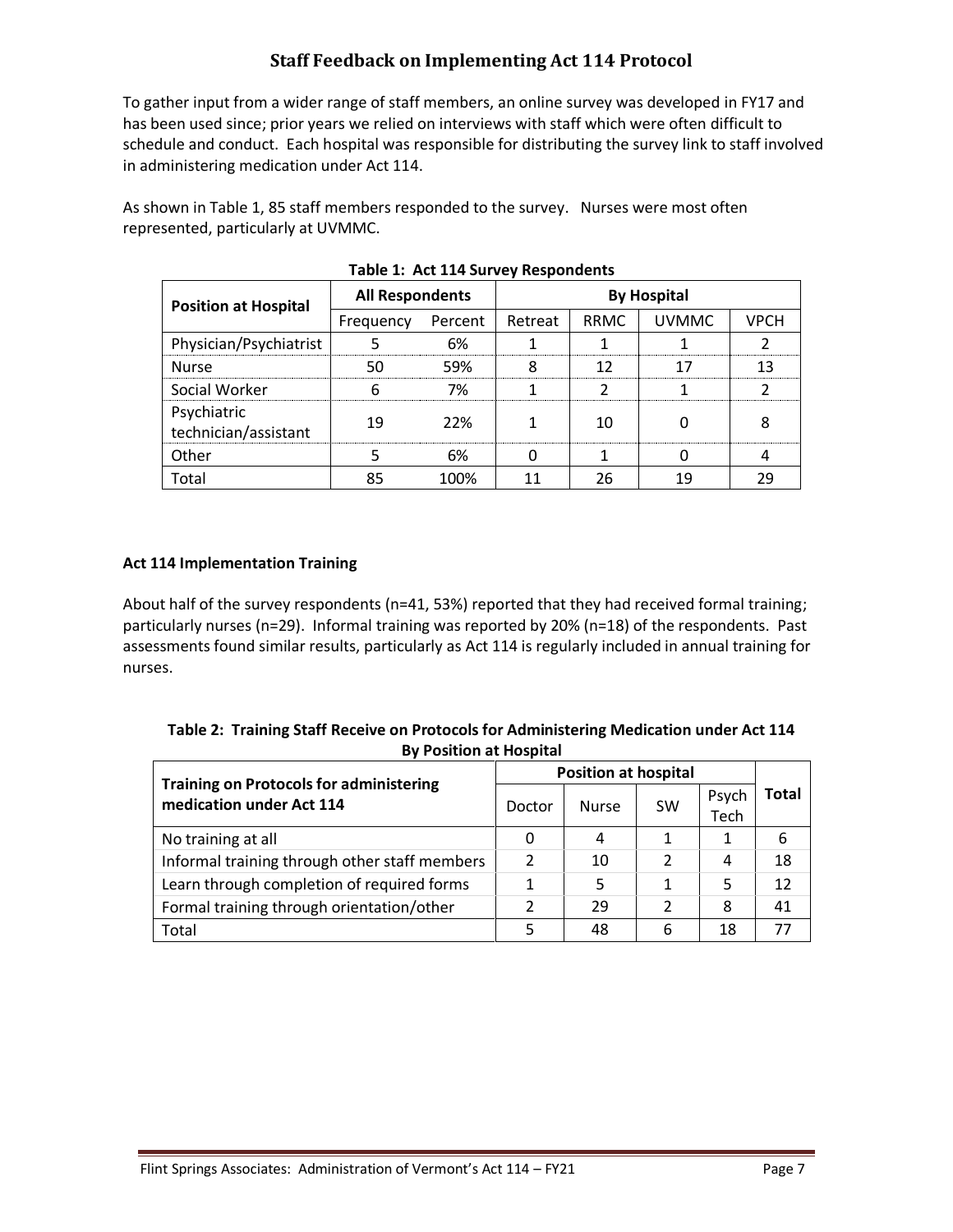#### **Patients' Rights**

Staff were presented a list of steps taken to ensure that patients understand the process under Act 114 and are fully informed of their rights. These steps have been reported by staff in previous assessment interviews.

As shown in Table 3, nearly all staff report that most of these steps are utilized. Least often, patient advocates are asked to offer explanations.

|                           | <b>All Respondents</b> |         | <b>By Hospital</b> |             |              |             |  |
|---------------------------|------------------------|---------|--------------------|-------------|--------------|-------------|--|
| <b>Steps taken</b>        |                        | Percent | Retreat            | <b>RRMC</b> | <b>UVMMC</b> | <b>VPCH</b> |  |
|                           | Frequency              |         | $(n=11)$           | $(n=26)$    | $(n=21)$     | (n=29)      |  |
| Physician meets with      |                        |         |                    |             |              |             |  |
| patient to review all of  | 75                     | 86%     | 9                  | 26          | 15           | 25          |  |
| the above                 |                        |         |                    |             |              |             |  |
| Members of the            |                        |         |                    |             |              |             |  |
| treatment team review     | 73                     | 84%     | 9                  | 24          | 16           | 24          |  |
| the above information     |                        |         |                    |             |              |             |  |
| with the patient          |                        |         |                    |             |              |             |  |
| Patients receive contact  |                        |         |                    |             |              |             |  |
| information for           | 66                     | 76%     | 7                  | 24          | 13           | 22          |  |
| advocates, including      |                        |         |                    |             |              |             |  |
| attorneys                 |                        |         |                    |             |              |             |  |
| Written information is    | 66                     | 76%     | 7                  | 22          | 16           | 21          |  |
| provided to patients      |                        |         |                    |             |              |             |  |
| Patients are encouraged   |                        |         |                    |             |              |             |  |
| to contact their          | 61                     | 70%     | 6                  | 22          | 13           | 20          |  |
| attorney                  |                        |         |                    |             |              |             |  |
| Patient advocates are     |                        |         |                    |             |              |             |  |
| asked to explain the      |                        |         | 5                  | 19          | 8            | 13          |  |
| process, reasons, rights, | 45<br>52%              |         |                    |             |              |             |  |
| and consequences          |                        |         |                    |             |              |             |  |

**Table 3: Steps Taken to Ensure that Patients Understand Process and Rights under Act 114**

Staff, in past years' interviews, have often identified several challenges that arise when they attempt to provide patients with information about the Act 114 process. Thus, the survey asked, "How do you, and the others on the treatment team, respond to challenges that arise when providing patients with information about their rights and the Act 114 process?"

Responses from physicians focused on repeating processes to engage patients as well as to engage legal representation, for example:

- *We complete as many steps of the aforementioned process as possible and continue offering steps that the patient was initially unable/unwilling to participate in.*
- *Clear communication, repeated over time, and frequent advocacy for using their attorney and available resources.*
- *Continual encouragement to contact their attorneys and providing written information.*
- *Encourage them to speak with their assigned legal counsel.*

Social workers primarily focused on connecting patients with legal representation, for example:

- *Encourage them to contact attorney, disability rights.*
- *Refer patients to Legal Aid to discuss their legal rights. Talk openly with patients regarding the*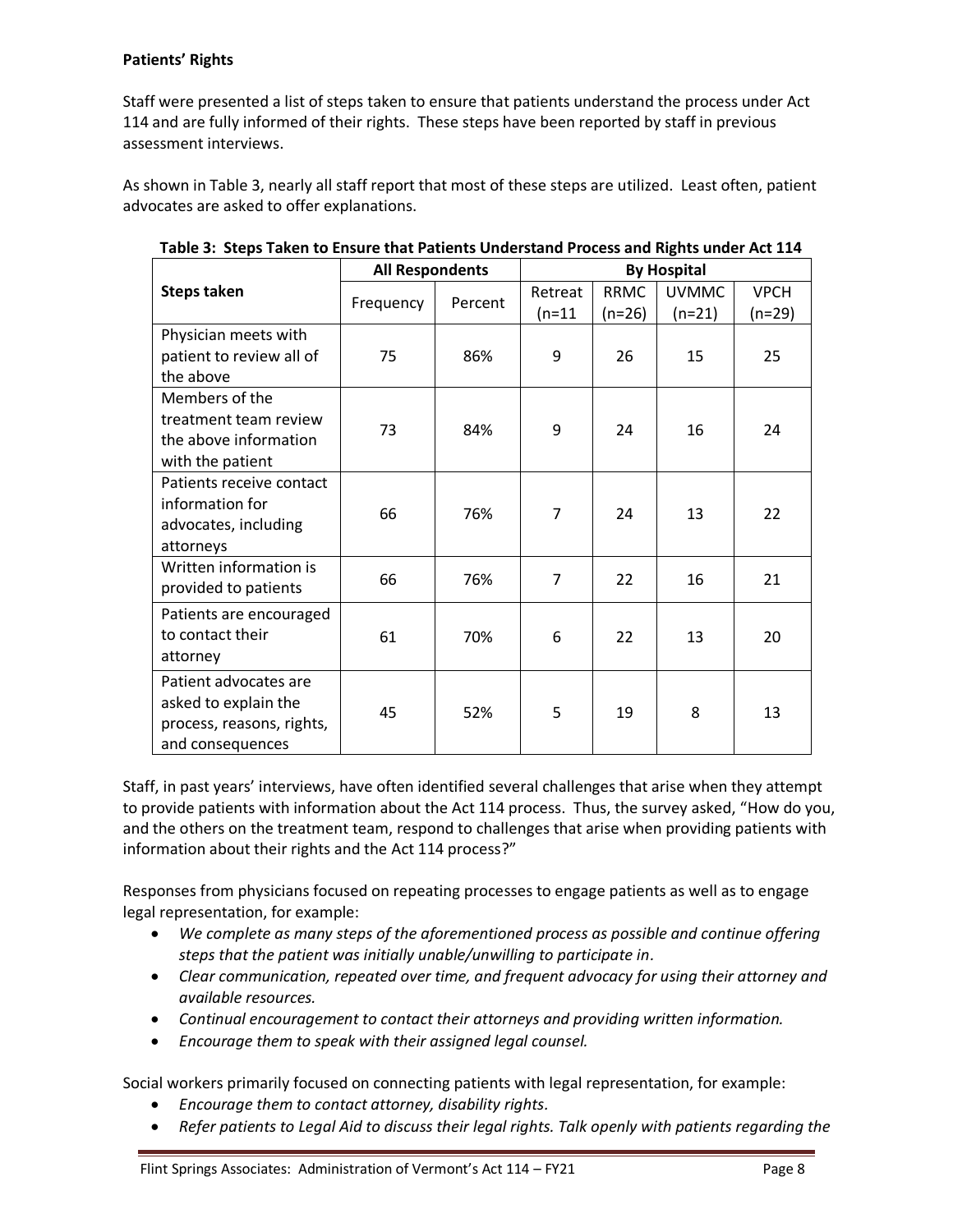*process and decisions.*

- *Encourage them to reach out to the appropriate party to have their questions answered.*
- *We try to balance clinical needs with advocacy and basic education about the process. We frequently encourage them to contact their VT Legal Aid attorney for concerns or discussion of more complicated aspects of the process.*
- *Seek supervision, contact disability rights Vermont, the patients attorney/advocate*

Nurses identified several strategies for responding to challenges. Most often (n=16), these approaches focused on providing information about medication as well as the legal process. Some example comments

- *Provide any and all information that may be requested.*
- *The treatment team continues to attempt to provide education about the court order process and makes sure by the end of the meeting that the patient is aware that the physician (with the team's support) is applying for PO court ordered medications typically with an IM back-up.*
- *Provide education to them and their family. Remain objective and supportive.*
- *We are gentle about giving information. Usually, the patients are so sick that they do not want to listen to the information or discuss the need.*
- *It can sometimes be difficult to provide information and be sure of understanding when patients are in dissociative states or catatonic. Taking it slow and providing information sheets along with verbal explanation can be helpful.*
- *Choose moments when we believed the patient will be most receptive to receiving the information, make multiple attempts, provide the information in different formats, and presented by different team members.*
- *Continue to work to build a therapeutic relationship with patient to foster trust. Provide education and encourage contact with attorney.*
- *We try as much as we can to continue to work collaboratively with the patient. We continue providing education and encourage the patient to look up their own information and compare it to what we have provided.*
- *We read them their rights.*

Nurses also spoke to the importance of the treatment team's communication and problem solving (n=7), for example:

- *Reviewing the line of communication with the treatment team is vital so that correct and consistent information is provided to the patient.*
- *Ask for assistance from another treatment team member, the provider ordering the medications and admin as needed.*
- *Team meeting help work through concerns.*
- *Collaborate with the team including the supports to patient.*

Five nurses identified referral sources:

- *We contact internal and external resources, patient experience staff, peer advocates, compliance officers, Vermont disability, outside care teams, collaborate with families.*
- *I also make sure they have phone numbers to their lawyer or lawyers' office, if they have any questions.*
- *Also, encourage patient to speak with Vermont Legal Aid to address concerns.*

One nurse identified individualized solutions:

• *This is really dependent on the individual and the challenges that present. For example, one individual did not want to engage with providers and so written communication was utilized to provide essential communication about treatment options opening avenues for productive communication that may have not otherwise occurred. The care and options provided are always tailored to meet the individuals' expressed goals and identified individual needs.*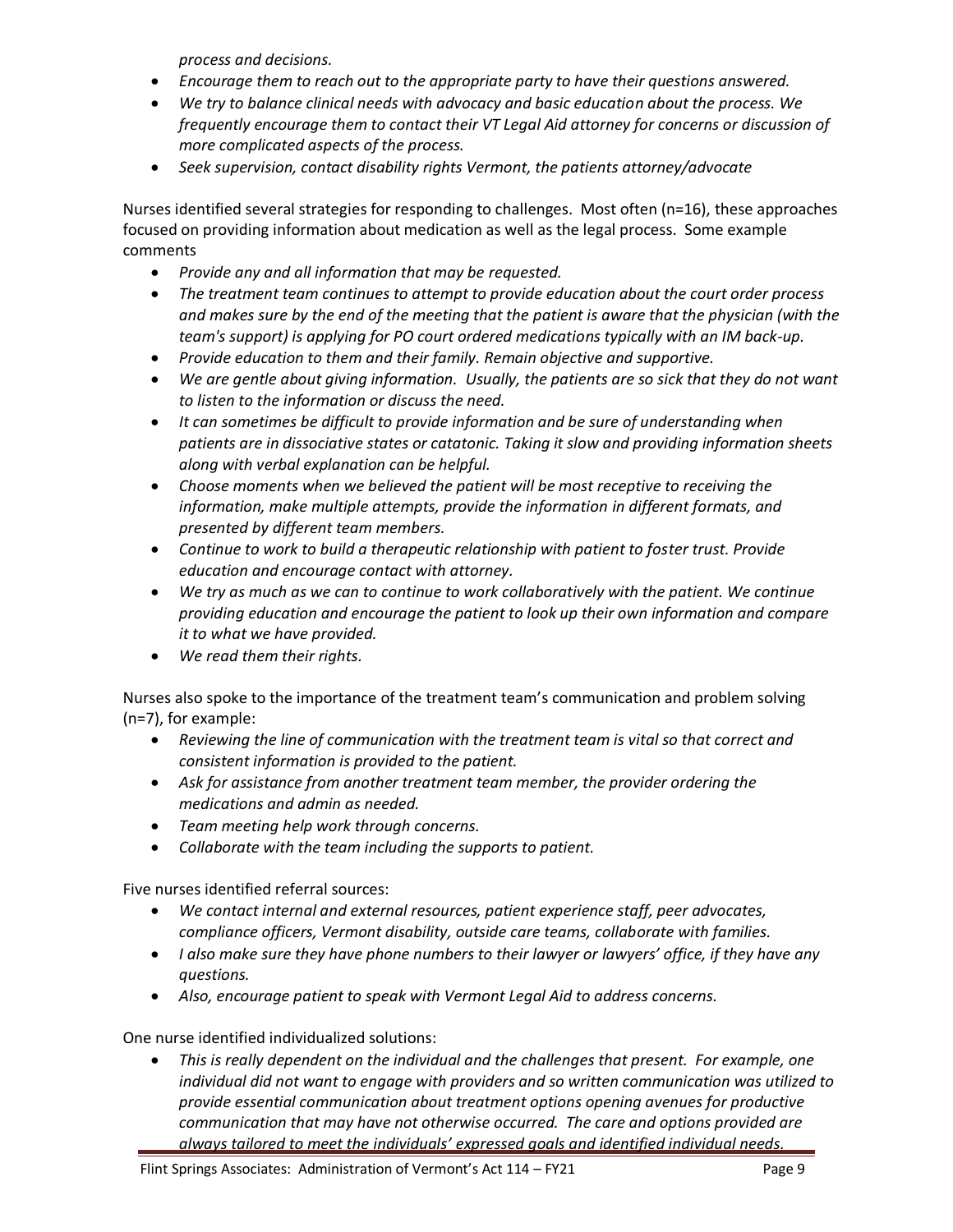Psychiatric technicians spoke to the support they provided to patients to negotiate the process (n=5), for example:

- *I try to be empathetic and alleviate fear.*
- *Time, patience, support and understanding*
- *This processed in a Human Respectful manner. Great time and care must be taken to ensure the patient is as prepared as they can be to be able to advocate on their own behalf.*
- *Frequently the patients aren't in a state that they are able to process the information. It takes time and compassion to help them through this very stressful event.*

In addition, psych techs identified strategies for sharing information (n=5):

- *Give patient information on who to contact and the numbers to contact the various organizations that help psychiatric patients. The numbers for the various programs that advocate for the rights of the mentally ill are also posted for their convenience throughout the units. Staff makes sure that the patients are aware of the help available to them to help with answering serious questions regarding court ordered meds and involuntary commitment.*
- *Make any and all effort to explain the legal process and the reality of the situation. Encourage them to reach out to legal aid.*
- *Validate them and encourage them to advocate for themselves and reach out to other supports if needed.*

#### Additionally, one psych tech noted:

*Most of the time that involuntary medication is given, especially to a particularly assaultive patient, a "show of force" is brought to the room by having extra staff available to go in and stand while nurses administer medications. Sometimes it has a positive effect of discouraging violent behavior, but it also has the adverse effects of intimidating a patient that is already in a powerless situation or causing them to become agitated on its own.*

#### **Alternatives to Medication**

The survey asked respondents to "describe any alternatives to involuntary psychiatric medication offered to patients." The following summarizes responses by hospital.

Brattleboro Retreat: Of 11 responses, six said referred to offering opportunities for patients to take medication voluntarily. Five responses focused on a variety of other therapeutic approaches, for example:

- *The hospital also offers group and individual therapeutic activities; however, medications are the standard of care for treatment of bipolar disorder and schizophrenia which are the most common presenting diagnoses.*
- *Continuous support and engagement is offered to help the patient in their treatment process.*
- *Therapeutic groups, individual exercises to promote independence and safety.*
- *Verbal de-escalation*

Rutland Regional Medical Center: Of 22 responses, eight spoke to voluntarily taking medication, including the choice to take medications orally. A range of modalities and approaches were mentioned by 15 respondents. For example:

- *Therapeutic activities /interactions*
- *Emotional support, participate with activities, encourage verbalization of feelings*
- *Provide education, support, build relationships. we also try numerous alternatives that may be helpful to the patient such as sensory cart, atrium, activities, encourage patient to talk to available supports*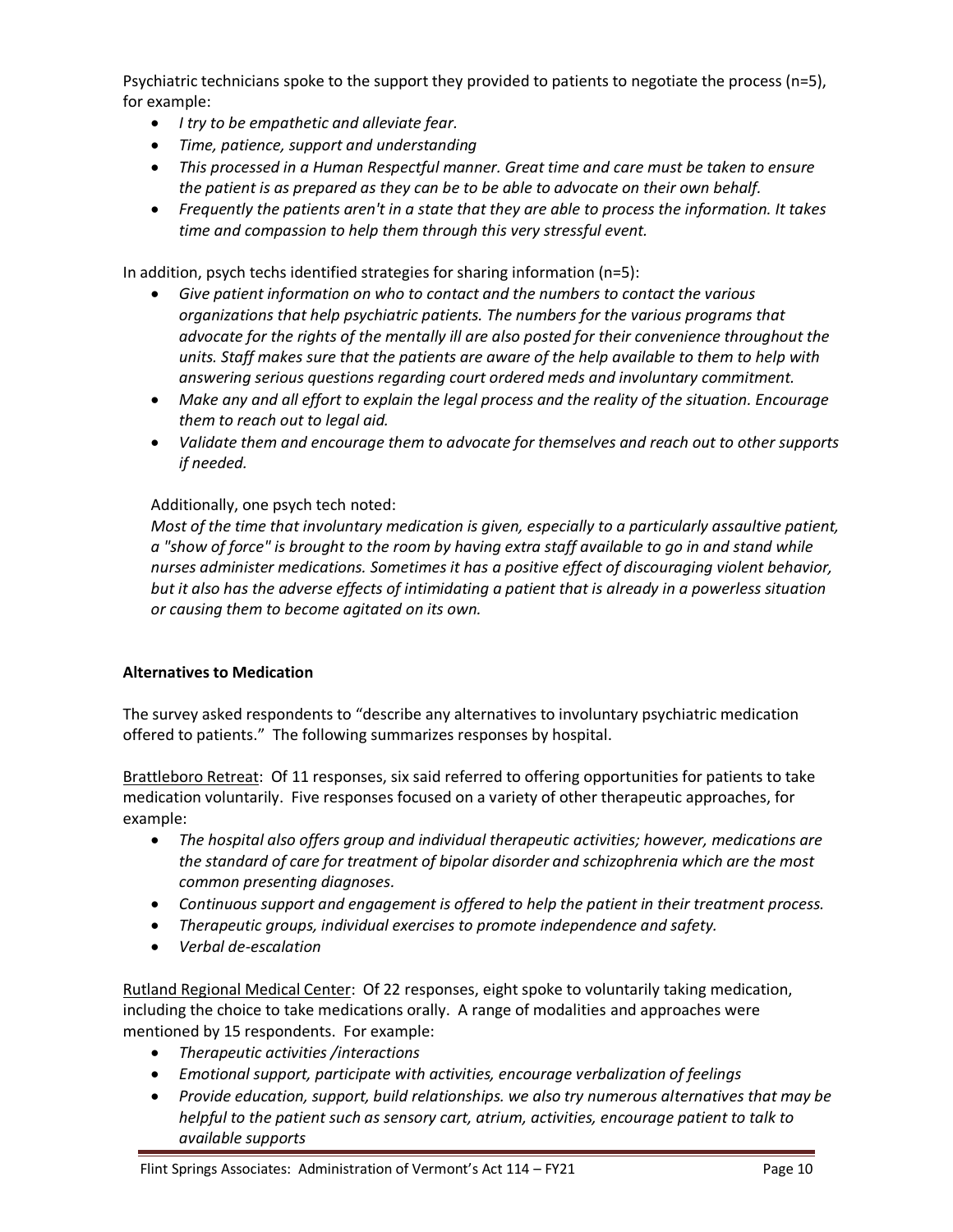- *Staff attempt to deescalate, offer other activities/talking/support, etc.*
- *Group and milieu therapy, safety planning, compromise with medication doses*
- *Coloring, group therapy, pet therapy, redirection*
- *Groups, sensory cart items, arts*

Two respondents noted there were no alternatives, for example, "*Usually when involuntary medication is required, the patient is past any other alternatives currently offered."*

UVM Medical Center: Four of 15 responses identified voluntarily taking medications as an alternative. Multiple therapeutic approaches were identified by nine respondents, including:

- *Coping tools like stress balls, exercise, music, relaxation.*
- *We try many things prior to going this route. Multiple trials with medications that may or may not work. ECT, psychotherapy, group therapy, light box therapy, exercise, medical workups to make sure that other issues aren't going on.*
- *Therapeutic environment, food, drinks, exercise, fresh air, therapeutic listening. Groups*
- *Offer 1:1 time with staff to walk or talk, offer quiet room or seclusion room (unlocked).*
- *We offer groups, exercise, and music room for comfort.*
- *a variety of other therapies*
- *Return to room, PO meds, music room, porch time, 1:1 attention with RN, singing, screaming,*

Two respondents said there were not alternatives:

- *I could not find any alternative, but if there's any evidence based intervention for a holistic approach, I would advocate to try it.*
- *When patients are at the point of needing involuntary medications, they are either too psychotic/disorganized to engage in alternatives.*

Vermont Psychiatric Care Hospital: Six of 22 respondents said the alternative to involuntary medication was voluntarily taking medication, including choosing to take the medication orally. Most of the responses (n=14) outlined a range of alternatives, for example:

- *1:1 psychotherapy (CBT, MBT, DBT, interpersonal, psychodynamic), group therapy, behavior analysis and modification, sensory modulation, family therapy, skills-building instruction (communication, emotion management, psychosocial functioning, etc.).*
- *Alternative treatment courses are always explored, these alternatives look different person to person as no two individuals have the same plan of care.*
- *Groups- actually talking, collaborative network approach.*
- *Walking in courtyard, time alone*
- *Quiet spaces, people to talk to. Someone to walk and talk with, outside time to spend energy.*
- *Quiet room, talking with staff, playing cards or other games to help redirect. Television, tablets, zoom with family and or their lawyer. Taking a walk outside of available or through the recovery hallway. Breathing exercises, calming mediations.*
- *Music, time alone, coloring, groups, yard, meeting one on one. Television and tablets*

Three responses noted there are no alternatives, for example: "*If they have come to us and the team thinks it's the only way to move forward for treatment, then I don't think there is an alternative."*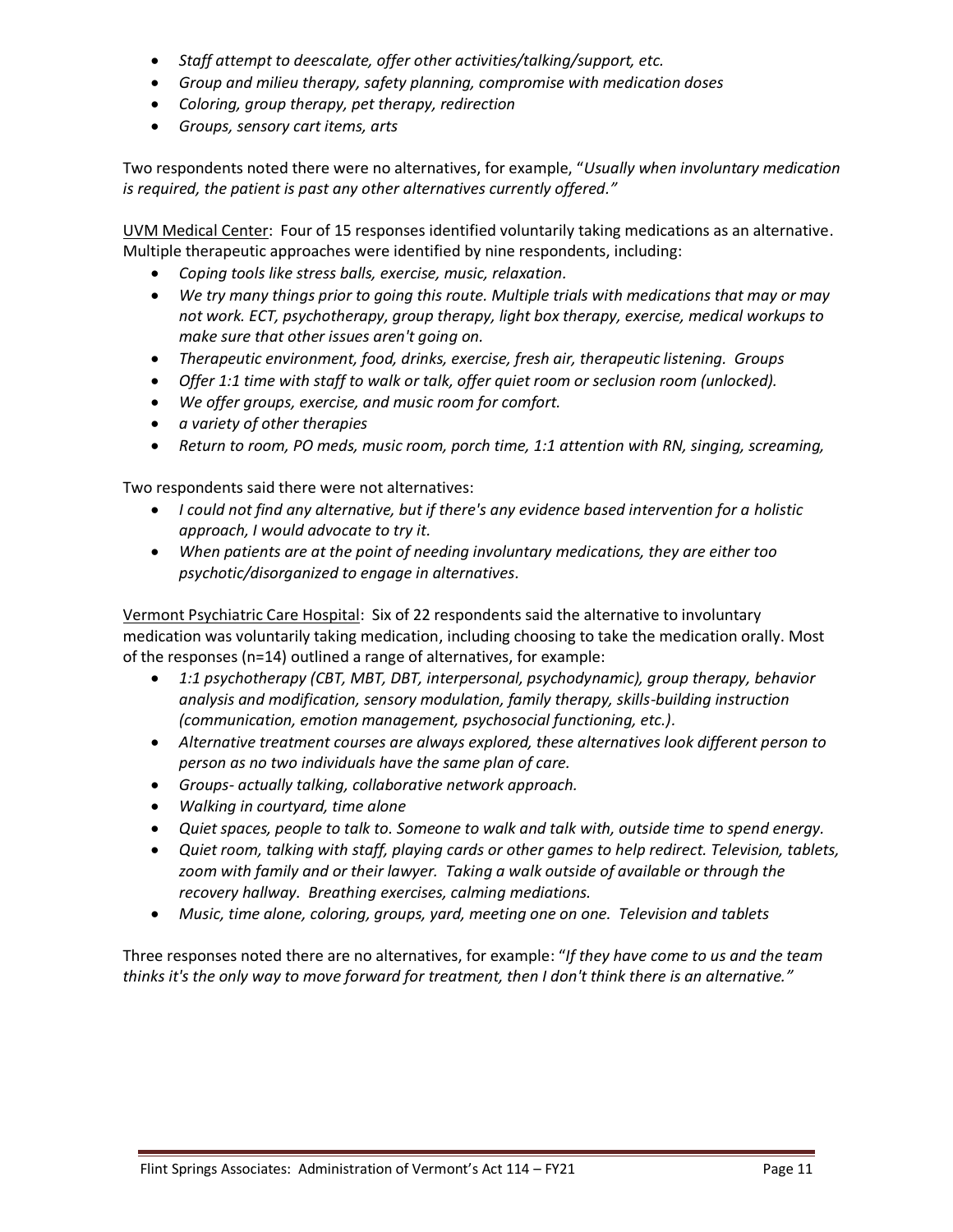The survey asked a forced-choice question: What would be needed to provide more extensive alternatives to involuntary psychiatric medication? As shown in Table 4, about half of the respondents endorsed a range of needs, particularly more programs/activities.

|                              | Frequency | Percent |
|------------------------------|-----------|---------|
| More programs and activities | 55        | 63%     |
| More staff                   | 49        | 56%     |
| More private quiet spaces    | 48        | 55%     |
| More sensory equipment       | 46        | 53%     |
| Outdoor spaces               | 36        | 41%     |

**Table 4: Needed to Provide more Extensive Alternatives to Involuntary Medication**

#### **Benefits of Act 114**

The survey presented a list of four possible benefits of Act 114 – drawn from staff responses in previous years. Staff most often felt the benefit of Act 114 was that patients not willing to take medications received them (see Table 5).

| <b>Benefits of Act 114</b>      | Strongly<br>agree | Somewhat<br>agree | Not sure | Somewhat<br>disagree | Strongly<br>disagree | Total |
|---------------------------------|-------------------|-------------------|----------|----------------------|----------------------|-------|
| It provides a consistent        | 30                | 26                | 22       | 4                    | 0                    | 82    |
| process across all hospitals    | 37%               | 32%               | 27%      | 5%                   | 0%                   | 100%  |
| Patients not willing to take    | 39                | 30                | 8        | 2                    | 2                    | 81    |
| medication receive medication   | 48%               | 37%               | 10%      | 2%                   | 2%                   | 100%  |
| It provides a check on decision | 33                | 32                | 9        | 6                    |                      | 81    |
| for involuntary medication      | 41%               | 40%               | 11%      | 7%                   | 1%                   | 100%  |
| It protects the legal rights of | 36                | 26                | 12       | 5                    |                      | 80    |
| patients                        | 45%               | 33%               | 15%      | 6%                   | 1%                   | 100%  |

**Table 5: Benefits of Act 114**

Additional comments were offered as follows:

- *It gets the patients help that they so desperately need.* (Nurse)
- *I agree with all of the above statements but the length of time to treatment is suboptimal and considerably longer than all other New England states and neighboring New York state. There is growing evidence that delays in pharmacologic interventions leads to poorer outcomes overall. This process then which is supposed to protect the rights of patients with severe psychiatric illness actually end up curtailing the rights of these individuals as they needlessly stay more dysfunctional for longer periods of time than otherwise. This is a major problem!* (Physician)
- *I am a strong advocate for Act 114, but it doesn't make any sense why a judge (who has no medical or Psychiatric training) to assess the need and make the financial decisions of whether or not to medicate a person.* (Psychiatric technician)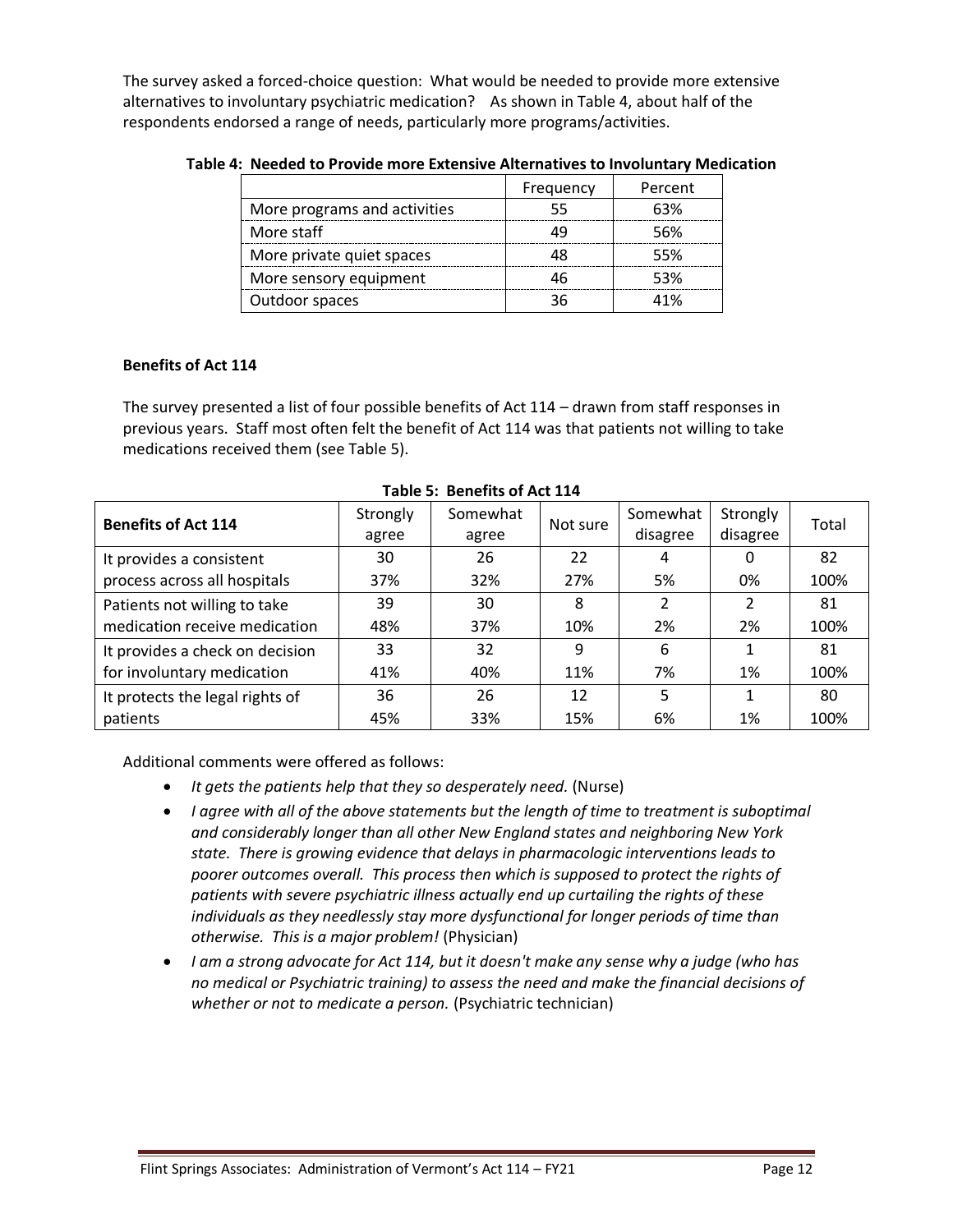#### **Challenges Posed by Act 114**

The survey also asked about challenges posed by Act 114, again using a forced-choice list developed from previous staff interviews. The primary challenge identified by staff in this survey, and in every previous assessment, was the delay between admission and receipt of medication (see Table 6).

| <b>Challenges</b>                   | Strongly | Somewhat | Not sure | Somewhat       | Strongly | Total |  |
|-------------------------------------|----------|----------|----------|----------------|----------|-------|--|
|                                     | agree    | agree    |          | disagree       | disagree |       |  |
| Results in long delays before       | 55       | 19       | 4        | 3              | 0        | 81    |  |
| patients receive psychiatric meds   | 68%      | 23%      | 5%       | 4%             | 0%       | 100%  |  |
| Oversight is provided by judges     | 43       | 15       | 21       | $\mathfrak{p}$ |          | 82    |  |
| not trained in psychiatry           | 52%      | 18%      | 26%      | 2%             | 1%       | 100%  |  |
| It creates adversarial relationship | 16       | 31       | 17       | 12             | 6        | 82    |  |
| between providers and patients      | 20%      | 38%      | 21%      | 15%            | 7%       | 100%  |  |
| Court orders are too restrictive to | 20       | 25       | 24       | 12             |          | 82    |  |
| allow adjusting medications         | 24%      | 30%      | 29%      | 15%            | 1%       | 100%  |  |

#### **Table 6: Challenges posed by Act 114**

Additional comments offered by respondents are outlined below:

- *In comparison to other states, I have worked in, court orders in Vermont do tend to be more restrictive (in California for example, court orders do not restrict the choice of medications unless the patient has a known allergy, and it is possible to obtain orders to administer mood stabilizers involuntarily). Mood stabilizers in particular SUBSTANTIALLY increase the scope of treatment, and there are many instances where not giving mood stabilizers results in much longer hospital stays and/or inadequate treatment (e.g., using antipsychotics alone to treat bipolar disorder in patients who have a better response and fewer side effects on mood stabilizers).* (Physician)
- *I have heard that some judges were making decisions that had direct bearing on how much, the medication being ordered, and if patient required injectable medications if patient refuses oral medication. If all this was true, in my mind these judges are practicing medicine without a license. (*Nurse*)*
- *The longevity of the stay further divides staff and patients, and even worse, causes further mental deterioration before patients are given the meds they need. They are staying longer and longer without getting meds they refuse, and that is in turn causing them to become angrier, and further traumatize and institutionalize them. In many cases "state level" it is readily apparent that medication would vastly improve the lives of our patients and waiting multiple months for those medications actually harms the patient more than "protecting their rights" helps them. (*Psych tech*)*
- *While I don't have many strong opinions on Act 114, I do find it very frustrating when I hear that a psychiatrist's well-reasoned and researched arguments for a particular medication are denied on the basis of a judge's opinion. Some judges have strong opinions about medications, while others do not. This type of variability in the system is actually pretty disturbing, especially since the system is designed to minimize variability (or so I would assume). Perhaps one solution is to have medically-trained, independent "expert witnesses" who have the training to evaluate a psychiatrist's request and advise the judge on whether there are significant risks or if it's a medically reasonable plan/request?* (Psychologist)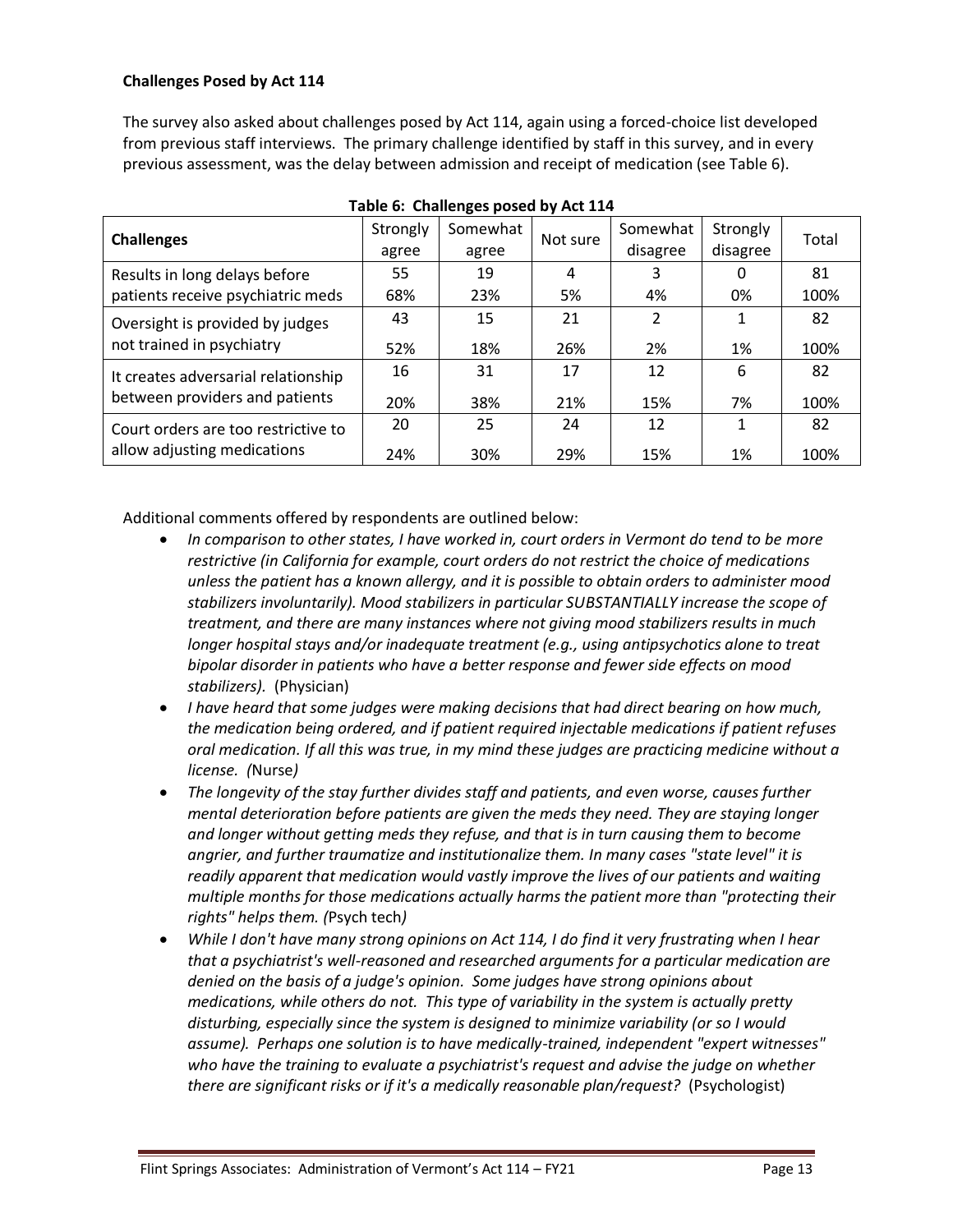The survey asked staff if recent legislation that allows the courts to hold one hearing for both commitment and involuntary non-emergency medication for some patients has reduced the time it takes for many patients to receive medication under Act 114. As shown in Table 7, about half of the staff felt that the option had reduced time for many patients, while one-quarter were not sure if the option had an impact.

|                   | Frequency | Percent |
|-------------------|-----------|---------|
| Strongly agree    | 14        | 17%     |
| Somewhat agree    | 31        | 37%     |
| Not sure          | 21        | 25%     |
| Somewhat disagree |           | 11%     |
| Strongly disagree |           | 10%     |
| Total             | 83        | 100%    |

| Table 7: The Option for Hearing on Commitment and Act 114 Simultaneously |
|--------------------------------------------------------------------------|
| Has Reduced Time for Many Patients to receive Medication                 |

In addition, 20 staff added comments noting that even with the combined hearings, the process "still takes too long." Examples of these comments include:

- *The wait time for a hospitalization hearing is so disproportionately long that even if med hearings are held at the same time, there is still an unconscionable delay in providing treatment. However, I agree the delay would be even longer if med hearings could NOT be held at the same time as hospitalization hearings.* (Physician)
- *It takes significant time to schedule the necessary hearing and requires extensive evidence for the need of court ordered meds even if patient has been to hospital before and has not taken meds until they were court ordered.* (Nurse)
- *Hearings for both don't happen very often.* (Nurse)

#### **Staff Recommendations**

The primary recommendation offered by hospital staff was to speed up the legal process so that it takes much less time to obtain an Act 114 order. Comments ranged from general (e.g., "quicken the process") to specific strategies ("it should happen within two days"). The following are quotes are representative of broader suggestions:

- *If involuntary medications could be given within 2 weeks of arrival patients would leave the hospital much more quickly.…The same applies to being able to give mood stabilizing medications involuntarily...Creating a longer-term position for judges assigned to mental health cases would help to ensure the judge is more familiar with psychiatric treatment. From what I have observed, inexperienced judges take longer (sometimes up to 2 weeks) to make a ruling, which is very unfair to the patient. Designating more judges per county to focus on mental health cases would decrease delays.* (Physician)
- *The decision to administer involuntary medications is a clinical decision. It is based on whether the patient, based on symptoms and ability to maintain safety, needs medications…I understand the need to preserve the patient's legal right to refuse medications and I am completely in support of having laws to ensure that. However, the way act 114 operates in the state of Vermont often results in significant delays in treatment for patients, often while still keeping them locked up in hospitals either because it takes so long to even get to the point of having a hearing, OR because a judge decides in favor of hospitalization but against medications.* (Physician)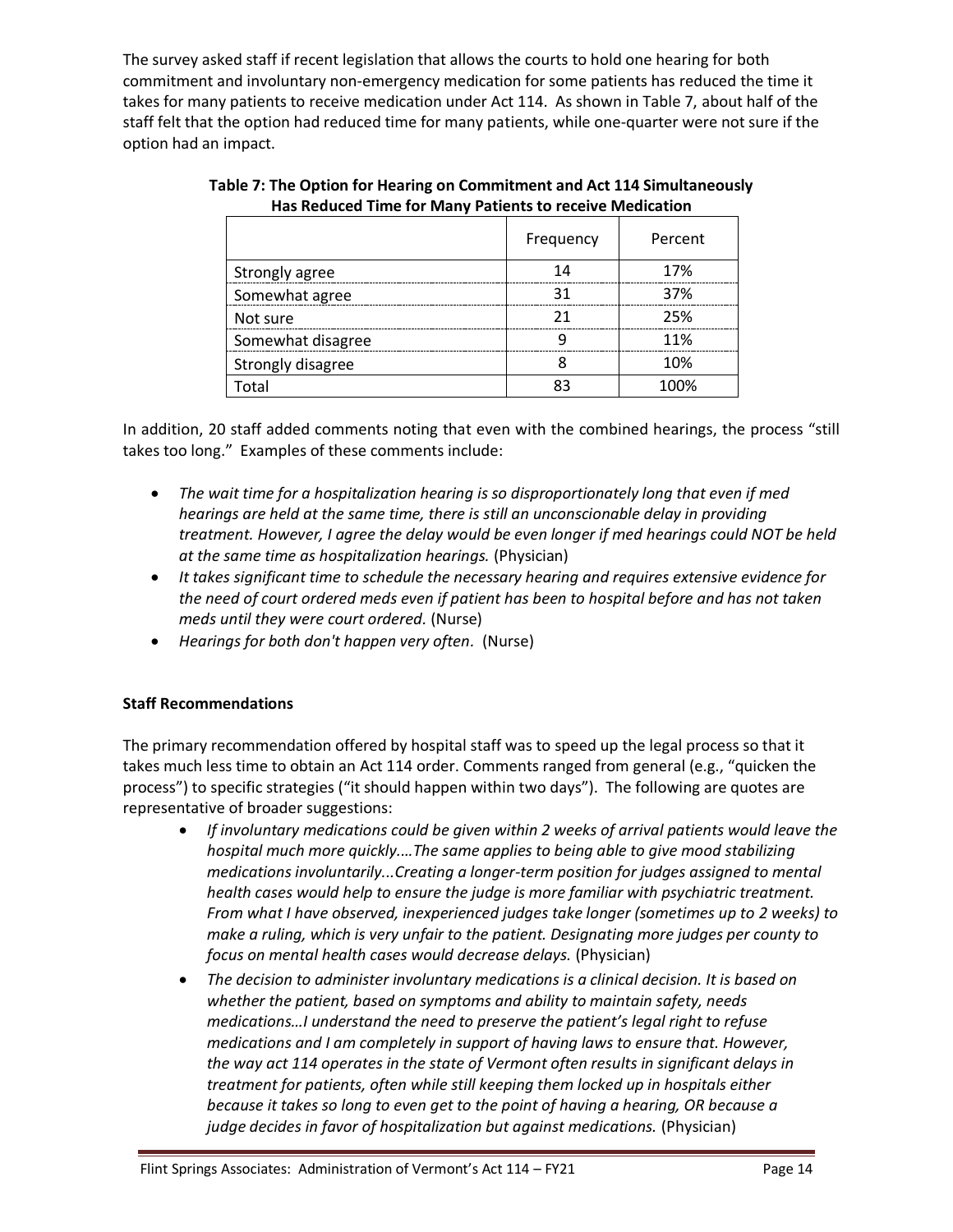- *Many staff and other patients get hurt while waiting for the sick to get better. Please remember that schizophrenia tells the patient NOT to take the medicine. That's part of the disease...Many staff are afraid to work with this population because they are too violent.*  (Nurse)
- *Expedite court ordered medications for patients with a significant psychiatric history that have previously benefited from court ordered intervention. I believe it is immoral to delay the treatment of an individual who has previously benefited from our intervention. I believe we need a community (including corrections) task force to see that court ordered medications are implemented in the community. This would aide in eliminating the need for hospitalizations.* (Nurse)
- *Act 114 should not be upheld in inpatient settings alone. There is opportunity to provide stability and better long-term health outcomes. Perpetual acute relapse and remit cycles can have lasting physiological and physical impact and make it all the more difficult for individuals to have sustained success and safety in community settings…this might allow individuals to hold regular employment, maintain stable housing and/or relationships with their external support systems, etc. It also may result in reduced need for invasive/involuntary measures i.e., incarceration, involuntary hospitalization, emergency medication administration, etc.* (Nurse)
- *I wish you could work alongside me and see some of the most vulnerable people you'll ever meet during one the hardest times of their lives, sometimes because of this system they are left to suffer for months and months. My job is very rewarding when we do help and it's almost unbearable when the system fails.* (Psychiatric Technician)
- *Being restricted to the hospital settings and allowing patients to decompensate and not address medical needs and ADL's due to their illness seems more of a rights violation than medications. Focus should be placed on outside community supports to ensure ONH are being honored, that way hospitalization stays can be shorter.* (Psychiatric Technician)
- *Develop and maintain infrastructure for court ordered involuntary medication in the community! I believe that it would cut involuntary admissions to VPCH in half.* (Psychologist)
- *More uniform and comprehensive training about the process for staff and providers, expedite the process so that patients are not left untreated for long periods, more communication about the process with patients so they understand what is happening earlier in the process and have some clarity about their situations.* (Social Worker)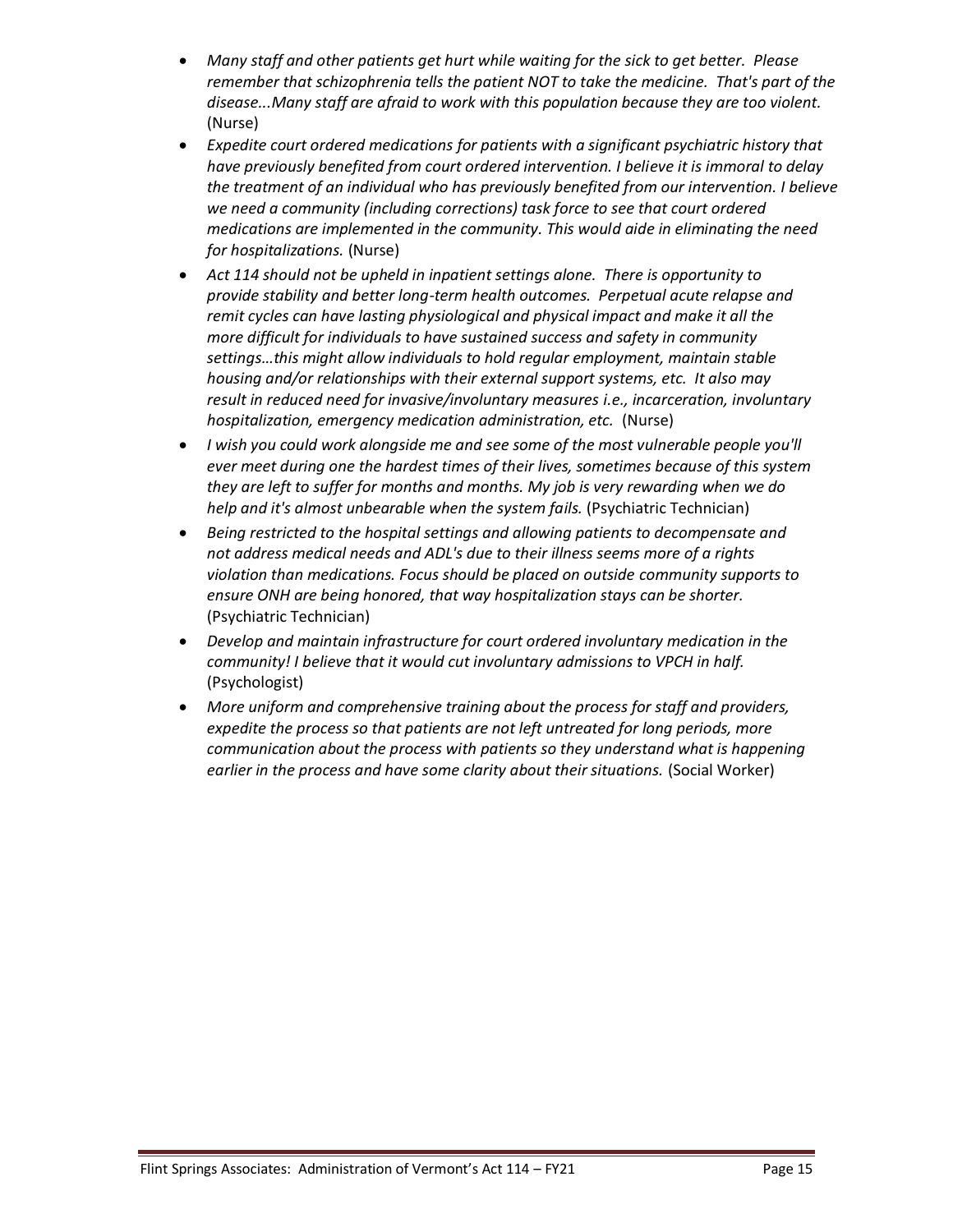# **Input from Legal Services and the Judiciary**

<span id="page-17-0"></span>This year, following precedents set during studies, FSA reached out to gain feedback from Vermont Legal Aid Mental Health Law Project (MHLP), the judiciary and patient representatives from Vermont Psychiatric Survivors (VPS). MHLP provides legal representation to the vast majority of patients on whom applications to the court for Act 114 medication are filed. Judges sitting in Family Court hold hearings and rule on applications submitted by the four hospitals (Brattleboro Retreat, RRMC, UVMMC and VPCH) that administer Act 114 medication. VPS, until recently, assigned Patient Representatives, who are persons with lived experience, to work in each of the four hospitals mentioned above.

A phone call with a VPS Patient Representative revealed that as a result of COVID-19, during FY21 (and continuing into the present) VPS staff have not had a presence in the hospitals that administer Act 114 medication orders and therefore are not able to provide input to this year's study.

Therefore, input from MHLP and a representative of the judiciary was gained through interviews conducted by phone and zoom.

The interviews aimed to understand, from each stakeholder's perspective, the following:

- What is going well in relation to implementation of Act 114?
- What challenges exist in relation to implementation of Act 114?
- What could be done to improve the implementation of Act 114?

#### *Legal Services Input*

MHLP notes that even though the number of Act 114 cases filed in their records is not as high as in recent years, filings by the state for Act 114 medication surpass numbers from previous decades. However, what may be seen as a new trend is that the state seems willing to allow more time to pass from filing for admission to filing for Act 114 medication orders. This can be positive in the sense that hospitalized clients may have a longer time before they are involuntarily medicated. Whether this leads to an increased probability that patients and the hospitals will come to a mutual agreement on the course of treatment is unclear.

Over the years in which this study has been conducted, MHLP has pointed to the absence of meaningful community resources for people with mental illness. As a result, they believe that hospitalization and forced medication are being imposed on people who, given a wider range of community alternatives for treatment, would not need hospitalization. Furthermore, and even prior to COVID-19, hospital emergency departments (ED) in the state have experienced an increased demand to hold people in need of in-patient services until beds on psychiatric units become available. The expansion of community options for treatment and intervention would, MHLP believes, reduce backlogs in the ED, open up beds to individuals who need in-patient psychiatric care, and allow increased numbers of individuals to gain effective support while remaining in their communities.

MHLP cited a more recent concern which is focused on the state's use of Clozaril, an anti-psychotic medication which requires regular blood draws from patients to ensure that white blood cell counts remain at normal levels. While the medication is regarded as very effective in its alleviation of certain symptoms, it can cause one's white cell count to crash, making a person unable to resist infections. MHLP thinks that the involuntary blood draws are not authorized by the statute and as currently conducted, are highly intrusive. They would like DMH to access and use equipment that gains adequate blood for monitoring white cells levels from a fingerstick, thus utilizing the least intrusive means possible.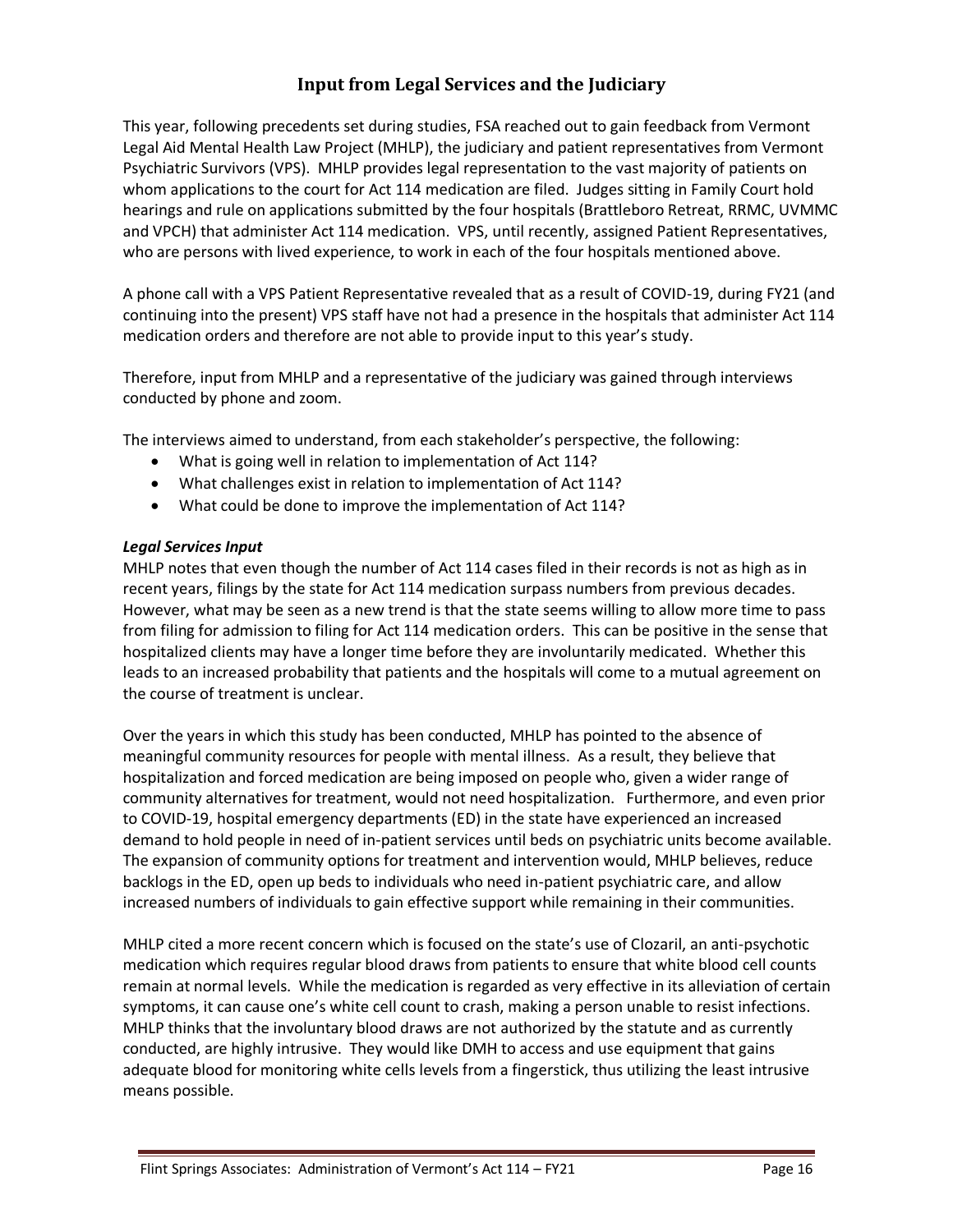#### *Judicial Input*

This study gained feedback from a representative of the judiciary who, during the study year, held hearings on Act 114 applications. Responding to the question of what is going well, there is satisfaction with the applications submitted by the State (i.e., Department of Mental Health) for Act 114 orders. Information provided in applications provides a good sense of what is being claimed and the rationale for requesting the court to order medication under Act 114.

A number of recommendations, intended to improve the legal process surrounding Act 114 applications and decisions were made. First, it was noted that DMH lawyers need training to help them understand what's needed to make the case for medication, to better prepare for the hearing and to present evidence, both in commitment and medication hearings. In some cases, the judiciary has had to deny applications just because the evidence presented does not support the application.

It was recommended that thought be given to amending the statute to say expressly that the doctor's testimony regarding medication can be submitted in writing, i.e., pre-filed with the court and the patient's attorney, prior to the hearing. This information could be pre-filed within the affidavit, or in something separate. An amendment to the statute would enact this option permanently, and eliminate the requirement that judges "stipulate" that testimony can be pre-filed on a case-by-case basis. The benefits of allowing pre-filed testimony from the physician would:

- Provide the patient's attorney, in advance of the hearing, an opportunity to review the application and come into the hearing ready to question the witness.
- Reduce what is valuable time spent in court hearings listening to testimony regarding medication that is familiar to the legal stakeholders – in order to shift the focus of the actual hearing on what is being disputed.

Finally, as these hearings take place in Family Court, it was recommended that the rules should give a judge the discretion to allow family members into the court hearing. In many instances, the inability to allow family members to be present, makes the hearing a secret process that locks them out. Steps should be taken to make families feel supported, including explaining the Act 114 process and providing information (e.g., through an ombudsperson) that gives the public more faith in this process.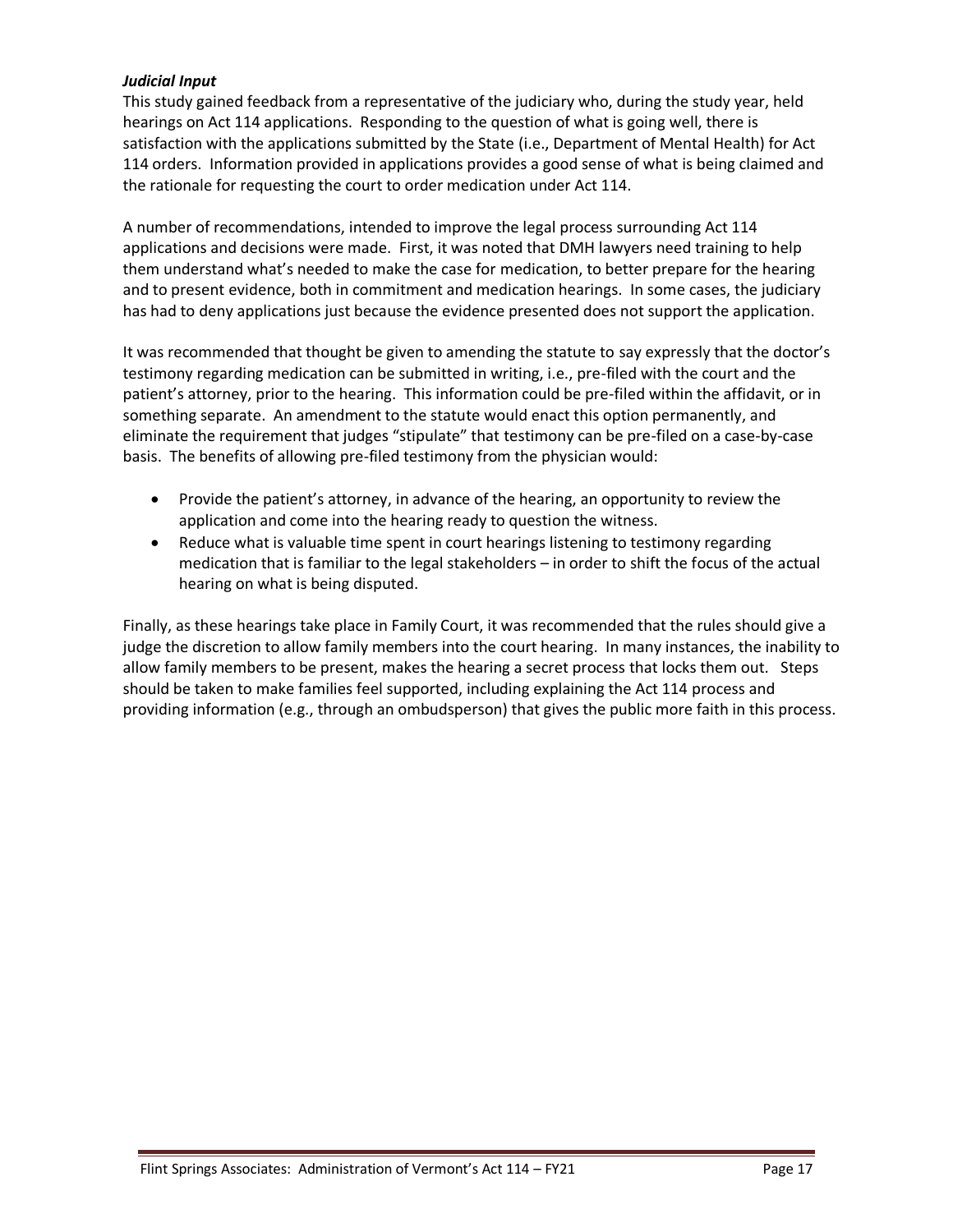# **Review of Documentation**

<span id="page-19-0"></span>The Act 114 statute requires the Department of Mental Health to "develop and adopt by rule a strict protocol to ensure the health, safety, dignity and respect of patients subjected to administration of involuntary medications." VSH had in place a protocol and set of forms intended to guide its personnel in adhering to the protocol, including written, specific, step-by- step instructions that detailed what forms must be completed, by whom and when, and to whom copies were to be distributed. As other hospitals took on responsibility for administering medication under Act 114, they utilized the forms VSH had developed. Forms included:

- 1. Patient Information: Implementation of Nonemergency Involuntary Medication completed once – includes information on the medication, potential side effects and whether patient wishes to have support person present.
- 2. Implementation of Court-Ordered Involuntary Medication completed each time involuntary medication is administered in nonemergency situations – includes whether support person was requested and present, type and dosage of medication, and preferences for administration of injectable medications.
- 3. 7-Day Review of Nonemergency Involuntary Medications by Treating Physician completed at 7-day intervals – includes information on dose and administration of current medication, effects and benefits, side effects, and whether continued implementation of the court order is needed.
- 4. Certificate of Need (CON) packet completed anytime emergency Involuntary procedures (EIP), i.e., seclusion or restraint, are used. This form provides detailed guidelines for assessing and reporting the need for use of emergency involuntary procedures.
- 5. Support Person Letter completed if a patient requests a support person be present at administration of medication.

As part of the VSH protocol discussed above, there was a requirement that each patient on court-ordered medication have a separate file folder maintained in Quality Management including:

- 1. Copy of court order.
- 2. Copy of Patient Information Form.
- 3. Copies of every Implementation of Court-Ordered Medication Form.
- 4. Copy of reviews.
- 5. Copies of Support Person Letter, if used.
- 6. Copies of CON, if needed.
- 7. Summary of medications based on court order.
- 8. Specific timeline of court order based on language of court order.

To assess the implementation of the Act 114 protocol, FSA reviewed each hospital's documentation for patients with Act 114 orders for whom the petition had been filed during FY21. Hospitals all use electronic records; staff from four hospitals (Retreat, RRMC, UVMMC and VPCH) provided electronic, redacted copies of Patient Information Forms, Implementation of Court-Ordered Medication Forms, and 7-Day Review Forms (or Progress Notes if review forms were not used), along with any CON documentation for review.

FSA reviewed forms completed by hospital staff for 37 persons with Act 114 applications filed and granted in FY21 (July 1, 2020, to June 30, 2021). This included patients from the Retreat (n = 9), RRMC ( $n = 12$ ), UVMMC ( $n = 6$ ), and VPCH ( $n = 9$ ).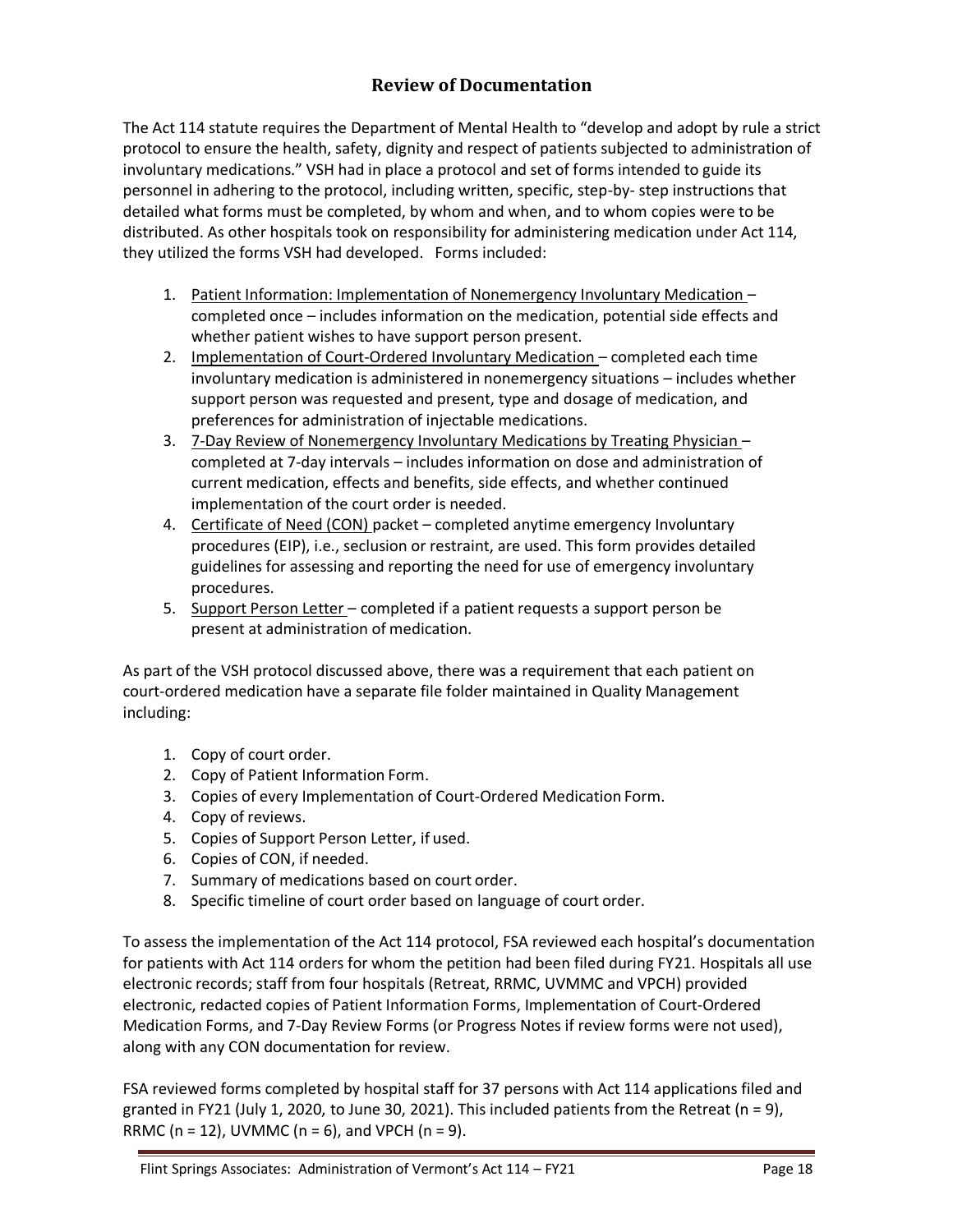#### **Patient Information Form**

Patient Information forms were present for 33 of the 37 files (89%) reviewed. Files with missing Patient Information forms were at the Retreat (n=2) and UVMMC (n=2).

All Patient Information forms present (n=33) were complete in terms of medication type and dose, possible side effects, and options for taking the medication. About one-third of the forms (n=14, 42%) included information on whether the patient wanted a support person present when receiving medication; 13 patients refused to or were not able to discuss having a support person. Eight forms did not include any information about support persons (RRMC, n=1 Retreat, n=2, UVMMC, n=1, VPCH, n=1). Patients signed three forms and refused to sign 13. Fourteen forms did not have patient signatures or an explanation (Retreat, n=1, RRMC n=4, and VPCH, n=9). VPCH electronic form did not provide a place for patient signature.

The Patient Information Forms should be completed prior to the first administration of courtordered nonemergency involuntary medication. This is indicated by the Patient Information form completion date at least one day prior to the date of the first Implementation of Court- Ordered Medication form. Patient Information Forms had been completed on the day of the order for 12 (40%) patients, one to three days later for 16 (53%), or longer for two patients. Each hospital completed Information Forms on the same day or prior to administration of medication at the same rate.

#### **Form for Implementation of Court-Ordered Medication**

FSA examined the forms documenting the first three administrations of involuntary medication following the court order, and then the same forms documenting administration of medications at 30-day intervals following the court order. Of the 137 Implementation Forms reviewed, 126 (92%) were complete (see Table 8). The incomplete Retreat forms were missing information indicating whether the patient wanted a support person; four incomplete forms were for the same patient. The incomplete VPCJ forms did not indicate the sex of the person administering IM medication.

| Hospital      | <b>Complete Forms</b> |         | <b>Incomplete Forms</b> |     | Total |                           |  |
|---------------|-----------------------|---------|-------------------------|-----|-------|---------------------------|--|
|               | Frequency             | Percent | <b>Frequency</b>        |     |       | Percent Frequency Percent |  |
| Retreat       |                       | 78%     |                         | 22% |       | 100%                      |  |
| <b>IRRMC</b>  |                       | 100%    |                         | በ%  | 39    | 100%                      |  |
| <b>UVM MC</b> |                       | 100%    |                         | በ%  | 18    | 100%                      |  |
| <b>VPCH</b>   |                       | 95%     |                         | 5%  | 39    | 100%                      |  |
|               | 176                   | 97%     |                         |     |       | 1በበ%                      |  |

**Table 8: Number and Percent of Complete/Incomplete Implementation Forms**

#### **Certificate of Need (CON) Form**

Forms also recorded whether a CON was needed for administration of medications. There were three cases indicating that a CON was needed. The required CON was provided for the one case at RRMC. There were no CONs for the two VPCH cases thought it wasn't clear if the forms were in the files but not present in the redacted copies used for this review.

#### **7 Day Review of Nonemergency Involuntary Medications by Treating Physicians**

A total of 118 Seven Day Review forms were examined. Of these, 113 (96%) were complete. The five incomplete forms were Progress Notes, not Review Forms, from RRMC; these forms were missing information about the side effects of medication patients might be experiencing.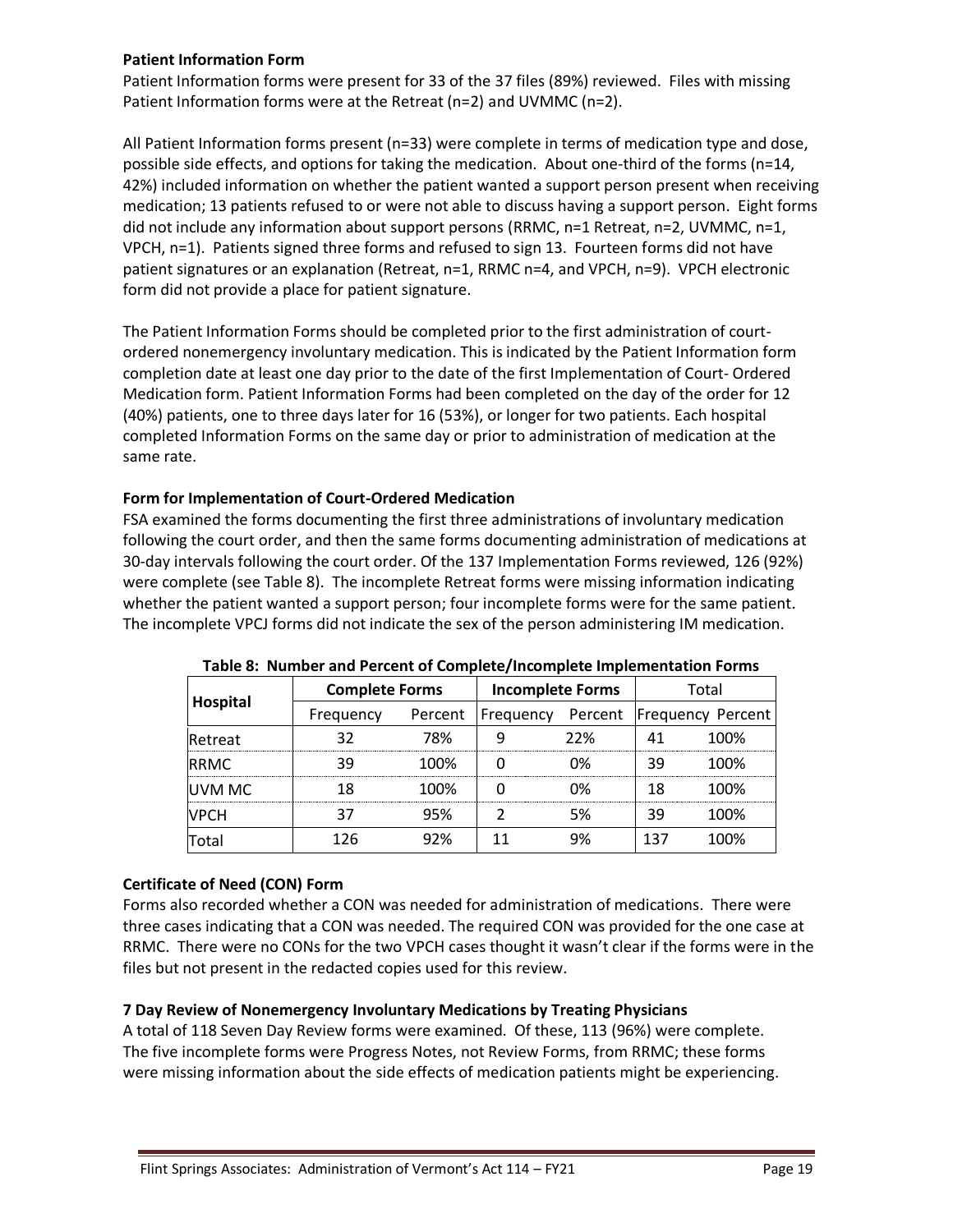# **Perspective of Persons Receiving Involuntary Medication**

#### <span id="page-21-0"></span>**Gaining Input**

The FY 2021 annual independent study invited feedback, as legislatively mandated, from persons:

- to whom medication had been administered under an Act 114 court order during FY 2021
- on whom applications to the court for 114 medication were either dismissed or denied during FY 2021.

To encourage voluntary input from individuals fitting the above criteria, Mental Health Law Project has supported this assessment by mailing invitational materials both to:

- Individuals for whom an Act 114 application was filed and granted in the study year.
- Individuals for whom an Act 114 application was filed but not granted in the study year.

The following steps were used to engage individuals in this study:

- FSA designed a questionnaire and consent form for distribution to individuals who received Act 114 medication orders *during* FY 2021. The questionnaire/consent form gave individuals the option of participating in a phone interview OR providing feedback on the questionnaire. The Vermont Legal Aid Mental Health Law Project (MHLP) mailed the questionnaire/consent form with a letter about the study to all persons who received Act 114 medication *during* FY 2021.
- FSA designed a questionnaire and consent form for distribution to individuals on whom applications submitted for Act 114 medication during FY 21 were not granted by the court. Similarly, the questionnaire/consent form gave individuals the option of participating in a phone interview with FSA OR providing feedback on the questionnaire and MHLP mailed the questionnaire with a letter, explaining the project and encouraging participation.
- A self-addressed, stamped envelope addressed to FSA was included in both mailings from MHLP, allowing individuals either to:
	- o mail a completed the consent form and questionnaire, OR
	- $\circ$  mail a completed consent form, checking their preference for a phone interview and providing contact information for them to be reached by FSA.

Compensation of fifty dollars (\$50.00) was offered and paid to those individuals who received a mailing from MHLP and chose to participate either by phone interview or completion of the questionnaire.

#### **Focus of Input Desired**

Following legislative guidance, the assessment pursued two lines of questioning: one for persons hospitalized and receiving an Act 114 medication order at some point between July 1, 2020 and June 30, 2021, at either the Brattleboro Retreat, RRMC, VPCH or UVM Medical Center and one for individuals whose applications for 114 medication from any of the above hospitals were either dismissed or denied by the courts.

The questions asked of persons who had been hospitalized and had received Act 114 medication orders during FY 2021 sought to understand:

- How the event of receiving court-ordered, nonemergency medication was experienced.
- To what extent the protocols identified in the statute were followed, and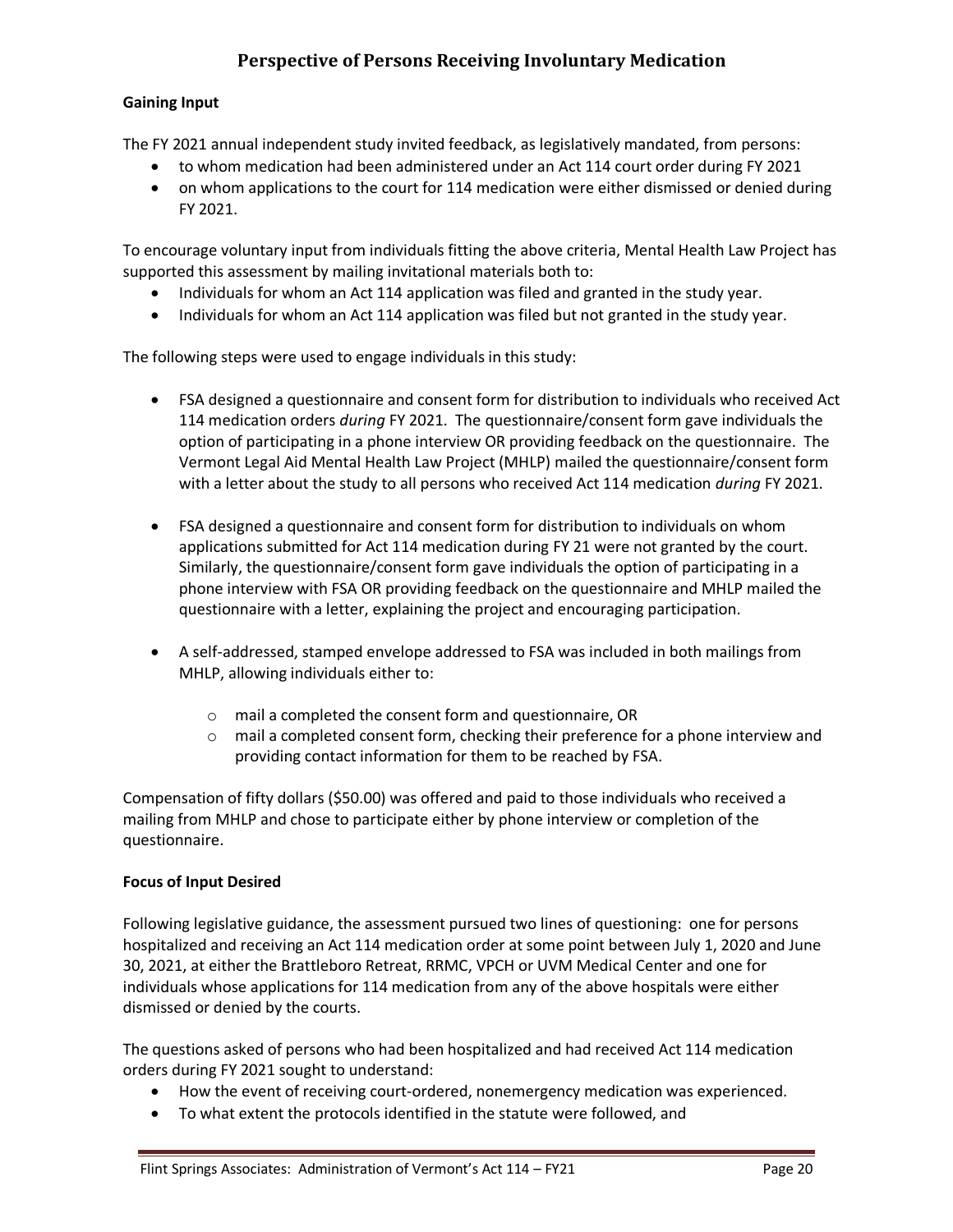• What recommendations they might have for improving the experience of receiving Act 114 medication.

Specific questions focused on understanding the extent to which the following provisions of Act 114 had been implemented examined:

- Conditions and events leading up to the involuntary medication.
- How well individuals were informed regarding how and why they would be receiving involuntary medication.
- Whether and how individuals were apprised of their rights to have a support person present and to file a grievance
- Conditions and events related to the actual experience of receiving involuntary medication.

Additionally, people who received Act 114 orders during the FY 2021 were asked to comment on:

- Their opinion, looking back, on the state's decision to order Act 114 medication.
- The most and least helpful aspects surrounding the experience of receiving court-ordered, non-emergency, involuntary medication.
- How the administration of Act 114 medication could be improved

Persons on whom a submitted application was not accepted by the court were asked to:

- Describe what information they'd received, from whom, regarding the filed application
- Provide their opinion about why the hospital had filed an application and why it had been denied or dismissed
- Make recommendations for improving the process leading to administration of court-ordered, non-emergency, involuntary medication at the UVM Medical Center, Rutland Regional Medical Center, the Brattleboro Retreat, and the Vermont Psychiatric Care Hospital.

#### *Number of Individuals Who Received Invitation Letters and Numbers Who Provided Feedback*

During FY 2021, MHLP records indicate that Act 114 applications were submitted to the courts for 56 individuals<sup>i</sup>. Of those:

- 42 applications were granted. MHLP sent letters and questionnaires to each of these individuals but 7 were returned through the mail.
- 14 applications were dismissed or denied. MHLP sent 13 letters and questionnaires, as one individual in this group had a note in the file requesting that a 114 letter not be sent to him/her.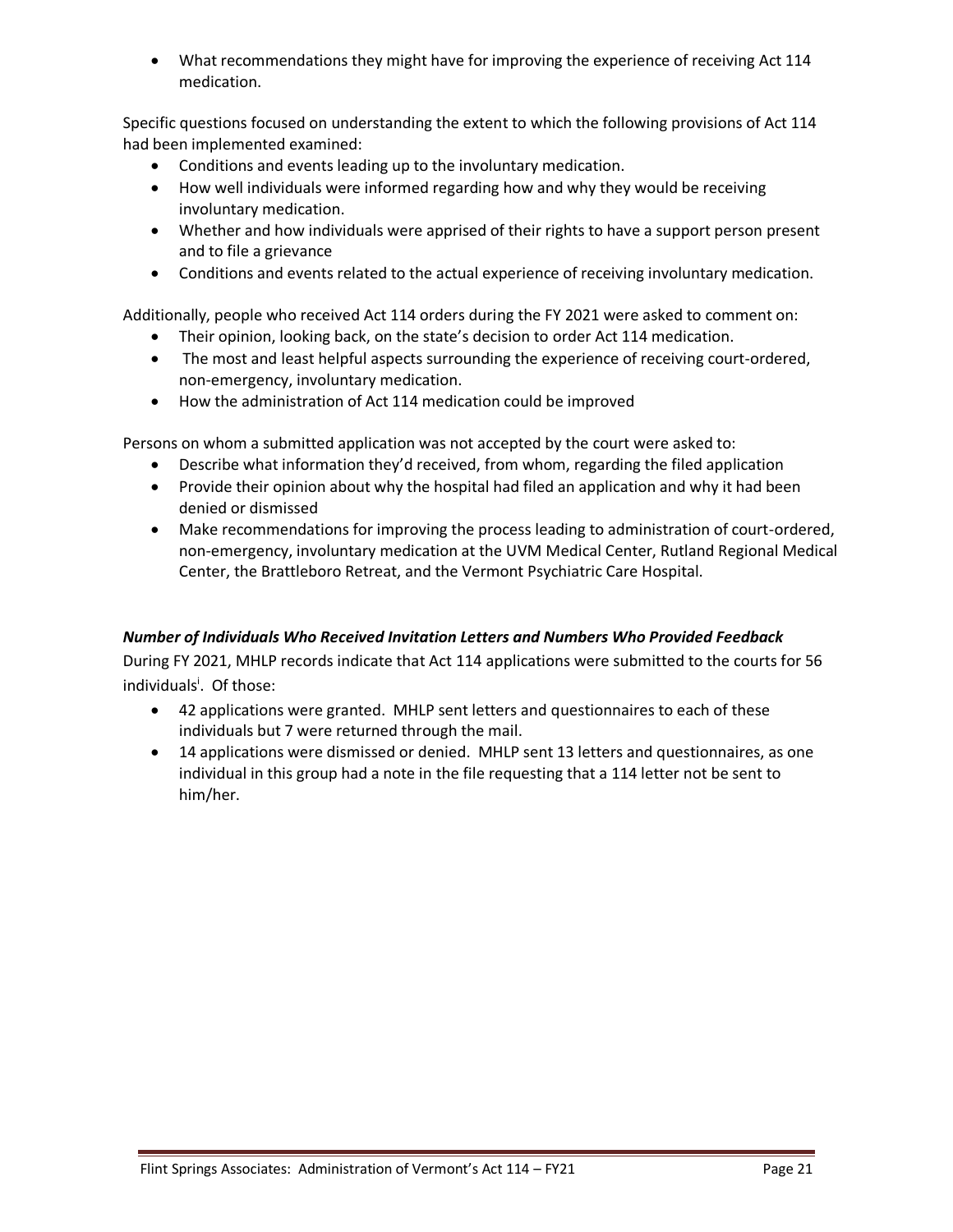|                            | <b>Persons Who Received 114 Court Orders</b> |                              |                     |  |  |  |  |  |
|----------------------------|----------------------------------------------|------------------------------|---------------------|--|--|--|--|--|
| <b>Year of Court Order</b> | Number with Orders                           | <b>Number Providing</b>      | Response            |  |  |  |  |  |
|                            | <b>Issued in Designated</b>                  | <b>Feedback Who Received</b> | Rate of             |  |  |  |  |  |
|                            | <b>Study Period</b>                          | Order in Study Period        | Feedback            |  |  |  |  |  |
| 2003                       | 14                                           |                              | 1%                  |  |  |  |  |  |
| 2004                       | 27                                           | 6                            | 22%                 |  |  |  |  |  |
| 2005                       | 13                                           | 4                            | 31%                 |  |  |  |  |  |
| 2006                       | 22                                           | 4                            | 18%                 |  |  |  |  |  |
| 2007                       | 18                                           | 2                            | 1%                  |  |  |  |  |  |
| 2008(1/1/08-11/30/09)      | 12                                           | 4                            | 33%                 |  |  |  |  |  |
| 2009 (7/1/08 -6/30/09)     | 19                                           | 3                            | 16%                 |  |  |  |  |  |
| 2010 (7/1/09 -6/30/10)     | 26                                           | 4                            | 15%                 |  |  |  |  |  |
| $2011 (7/1/10 - 6/30/11)$  | 28                                           | 4                            | 14%                 |  |  |  |  |  |
| $2012(7/1/11-6/30/12)$     | 28                                           | 6                            | 21%                 |  |  |  |  |  |
| $2013 (7/1/12 - 6/30/13)$  | 32                                           | 4                            | 13%                 |  |  |  |  |  |
| 2014 (7/1/13 - 6/30/14     | 55                                           | 6                            | 11%                 |  |  |  |  |  |
| 2015 (7/1/14 - 6/30/15)    | 50                                           | 6                            | 12%                 |  |  |  |  |  |
| 2016 (7/1/15 - 6/30/16)    | 62                                           | 6                            | 10%                 |  |  |  |  |  |
| $2017(7/1/16 - 6/30/17)$   | 52                                           | 8                            | 15%                 |  |  |  |  |  |
| 2018 (7/1/17 - 6/30/18     | 67                                           | 7                            | $10\%$ <sup>1</sup> |  |  |  |  |  |
| 2019 (7/1/18 - 6/30/19)    | 50                                           | 8                            | 16% <sup>2</sup>    |  |  |  |  |  |
| 2020 (7/1/19 - 6/30/2020   | 44                                           |                              | $9%^{3}$            |  |  |  |  |  |
| $2021(7/1/20 - 6/30/2021)$ | 42                                           | 4                            | 10% <sup>4</sup>    |  |  |  |  |  |

### **Table 9: Participants Providing Input as Proportion of All Persons with Act 114 Orders by Study Year**

 $1$  Although 67 individuals received Act 114 orders during FY 18, 12 letters/questionnaires sent by MHLP were returned unopened. Of the fifty-five individuals who received the materials from MHLP, the seven who provided feedback represent a 13% response rate.

<sup>&</sup>lt;sup>2</sup> Although 50 individuals received Act 114 orders during FY 19, only 44 individuals received letters (6 were returned to MHLP), raising the response rate amongst recipients to 18%.

<sup>&</sup>lt;sup>3</sup> Although MHLP sent invitations to the 44 individuals in their records who had received at least 1 Act 114 order during FY 2020, 4 letters were returned raising the response rate amongst recipients to 10%.

<sup>4</sup> Although 42 individuals received Act 114 orders during FY 21, 7 letters/questionnaires sent by MHLP were returned unopened, and FSA received information that an additional letter was not received by a family member. Thus 34 individuals presumably received a letter and questionnaire inviting feedback, raising the response rate amongst actual recipients to 12%.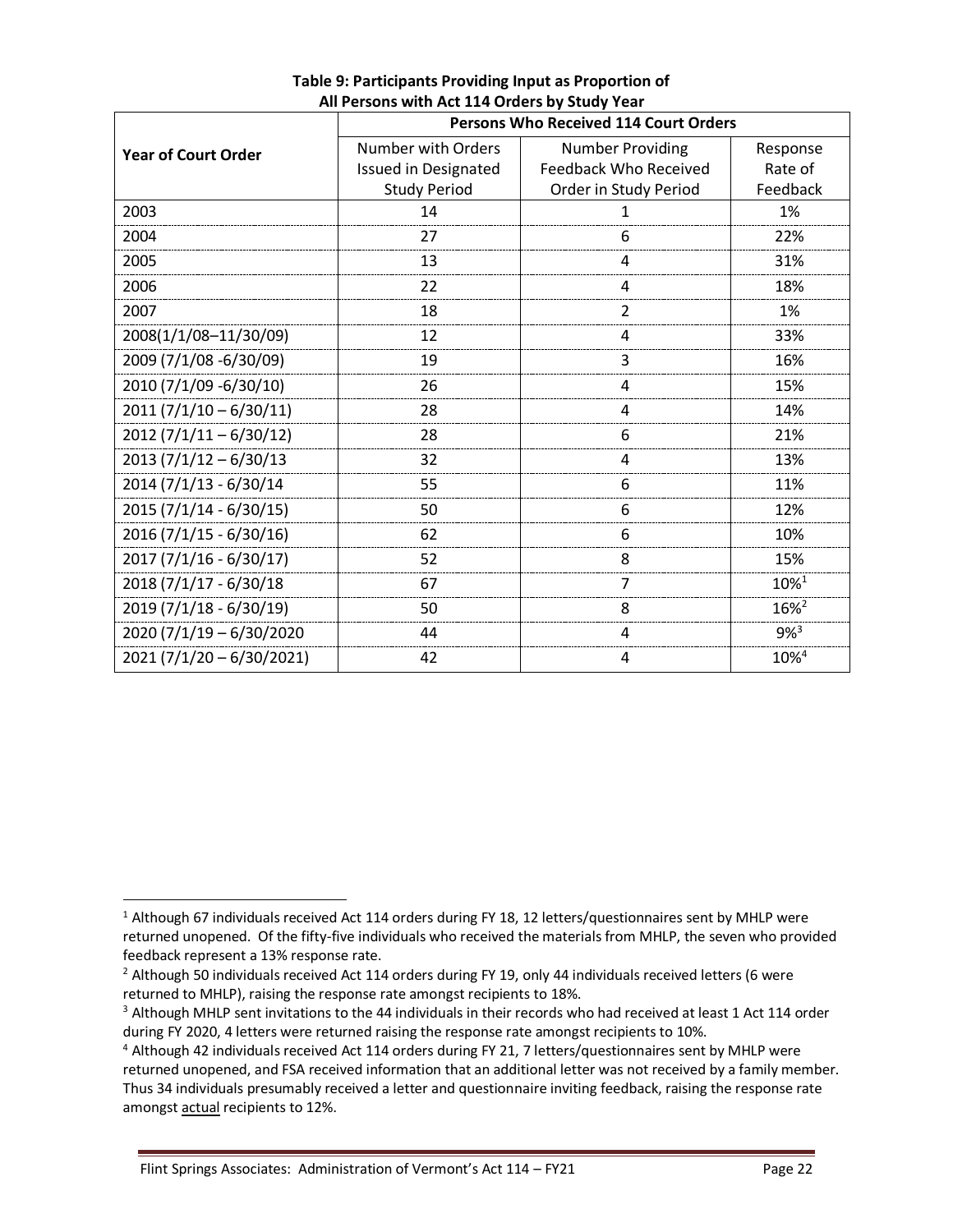Of the four persons who provided input regarding their medication experience during FY 2021:

- two received the medication order at the Rutland Regional Medical Center
- one received the medication order at the Vermont Psychiatric Care Hospital (VPCH)
- one received the medication order at the Brattleboro Retreat

#### *Feedback provided by the four persons who received Act 114 medications in FY21*

Three individuals provided responses by completing the questionnaire while a fourth participated in a phone interview. In all cases, respondents took the liberty to not only answer the forced choice questions but also to provide narrative responses to the open-ended questions. A selection of quotes from responses - as either written or spoken - are provided below.

#### The reason for refusing to take medication.

In response to the question "why did you choose to not take medication voluntarily?" Two individuals noted the negative impact of side effects associated with the medication. Another said s/he had taken the medication. Another person offered the following:

*"I am skeptical, basically a deep skeptic of the medical model of mental illness. If I'm in a hospital, then I should be able to retain control about what goes into my body...let me figure out my episode on my own terms at my own speed. The strategy of modern psychiatry is to medicate emotion and agitation rather than address the problem in therapy session. People are still upset but now they are sedated. And it's harmful physically – after 20 years of taking those drugs I was diagnosed with diabetes."*

#### Information about the court hearing, the court order, the Act 114 protocols, and the right to file a grievance.

Act 114 protocols stipulate that individuals be given information about the upcoming court hearing and the subsequent court order. Only one individual said that s/he was told the date and time of the court hearing, while two other respondents said they were given no information about the hearing and one person could not remember what, if any information s/he received. None of the four attended the court hearing and only one individual said that both the doctor and lawyer informed him/her about the hearing outcome. More specifically, one person believed that s/he was taking the medication voluntarily, stating:

#### "*I never was told that it was court ordered" and providing answers throughout the questionnaire indicating a belief that s/he had always taken the medication voluntarily. Congruent with this belief, many of the questions posed did not make sense to this individual."*

Act 114 requires that individuals be given information about the prescribed medication being ordered, including its name, the dosage and frequency with which it would be administered, whether it would be given orally or by injection, the intended effect and the potential side effects and risks associated with taking it. Three people said they were told what medication was ordered, two individuals said they were told the dosage ordered, another two understood whether the medication would be administered orally or by injection and what the potential side effects could be, while one person responded being told how frequently the medication would have to be administered.

Finally, people were asked if they knew about the Act 114 protocols that guide the administration of court-ordered involuntary medication and whether they were aware of their right to file a grievance. One individual reported knowing both about the protocol that directs how DMH should use involuntary medication ordered under Act 114, and his/her right right to file a grievance if the protocol was violated, elaborating as follows: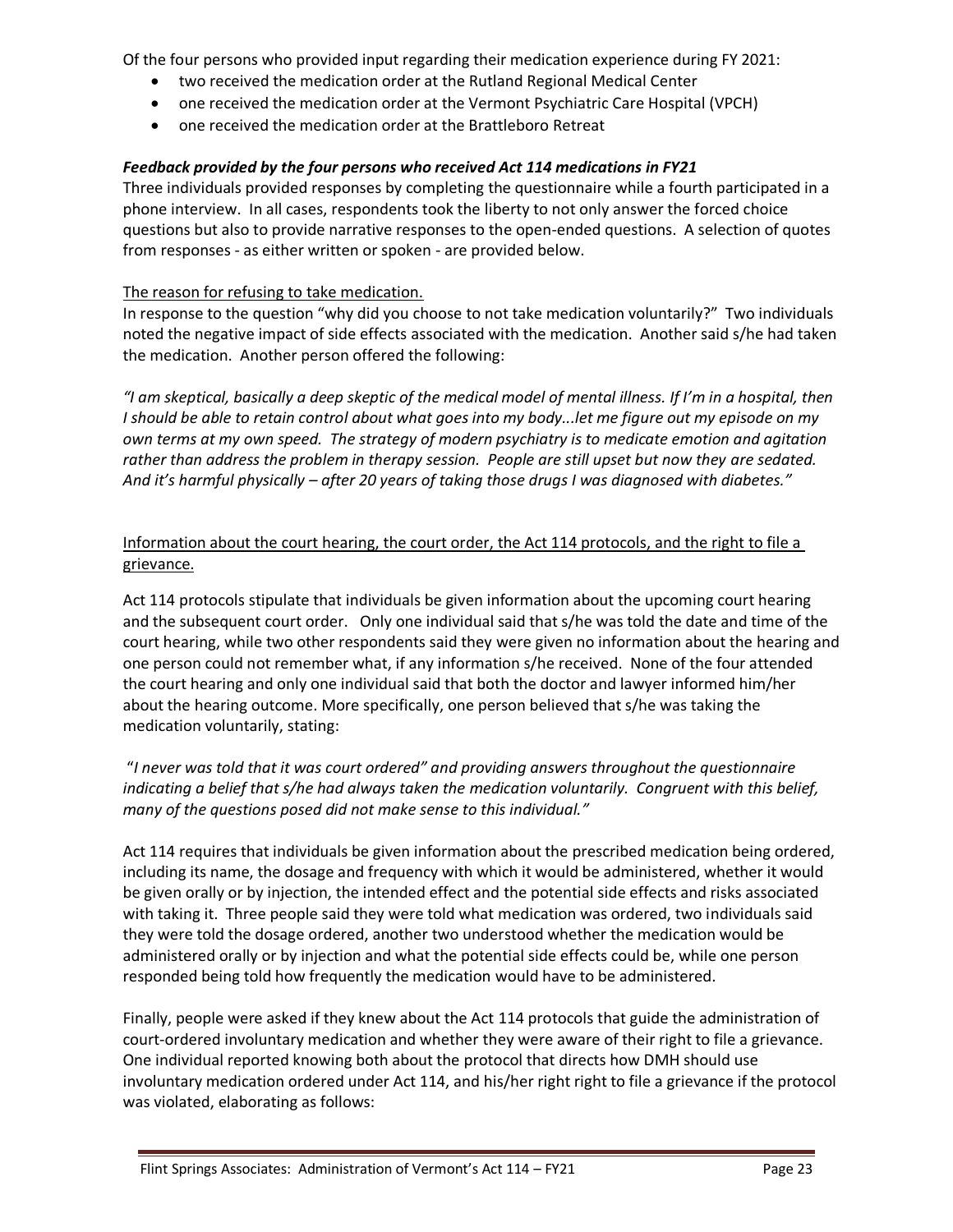*"That whole system of grievances – people just paying lip service to complaints. Twenty days for a response, another twenty days if you wanted to push back. I don't think the system is there for real, viable change…Disability Rights VT used to send in [to the hospital] a paralegal and that was more effective in getting attention for concerns than filing grievances which were often ignored."*

Treatment by staff during and after administration of involuntary medication People were asked to comment on:

- What happened if they receive medication through injection?
- How they felt they were treated in general by staff around, during and after the administration of court-ordered medication.
- Concern that staff showed for a patient's interest in being afforded privacy when medication was being administered.
- Whether they were asked if they wanted a support person present when receiving medication, as stipulated in the protocols.
- Whether they were offered emotional support.
- Whether staff offered to help debrief them after administration of court-ordered medication.

Only one respondent reported receiving medication through injection, noting that staff asked about and administered the injection on the part of the body s/he preferred. Additionally, the injection was given by a person of the gender s/he requested.

Individuals were asked how they would rate the privacy of the location in the hospital where medication was given to them. Each of three people who responded gave different answers. One was satisfied with the level of privacy, one was not and the third said that privacy didn't matter because:

"*At the point when you are in a facility that opens your door throughout the day, privacy goes out the window. That lack of privacy wasn't traumatizing but it was annoying for sleep purposes."*

Responses regarding how people were treated by staff in relation to the administration of the courtordered medication again revealed mixed reactions. Answering the question about the extent to which people felt their health, safety and dignity were respected throughout the experience of receiving Act 114 medication:

- One individual reported feeling fully respected
- One reported feeling somewhat respected.
- A third felt not at all respected.
- A fourth did not respond.

Patients receiving Act 114 medication should be asked by staff if they would like a support person present when receiving medication. One person simply checked that YES, s/he was asked about this but did not want a support person. The second individual provided a more in-depth response:

"*It was asked, it certainly wasn't stressed - and because of COVID I don't know what could have been done [if I'd wanted a support person]. I don't think the hospital does a good job of explaining or supporting, stressing [one's right to having a support person]".*

The protocol also states that patients should receive offers from staff to debrief the experience of receiving involuntary medication and to receive emotional support. No one said that emotional support was offered but one individual said that hospital staff had debriefed after receiving medication, elaborating that: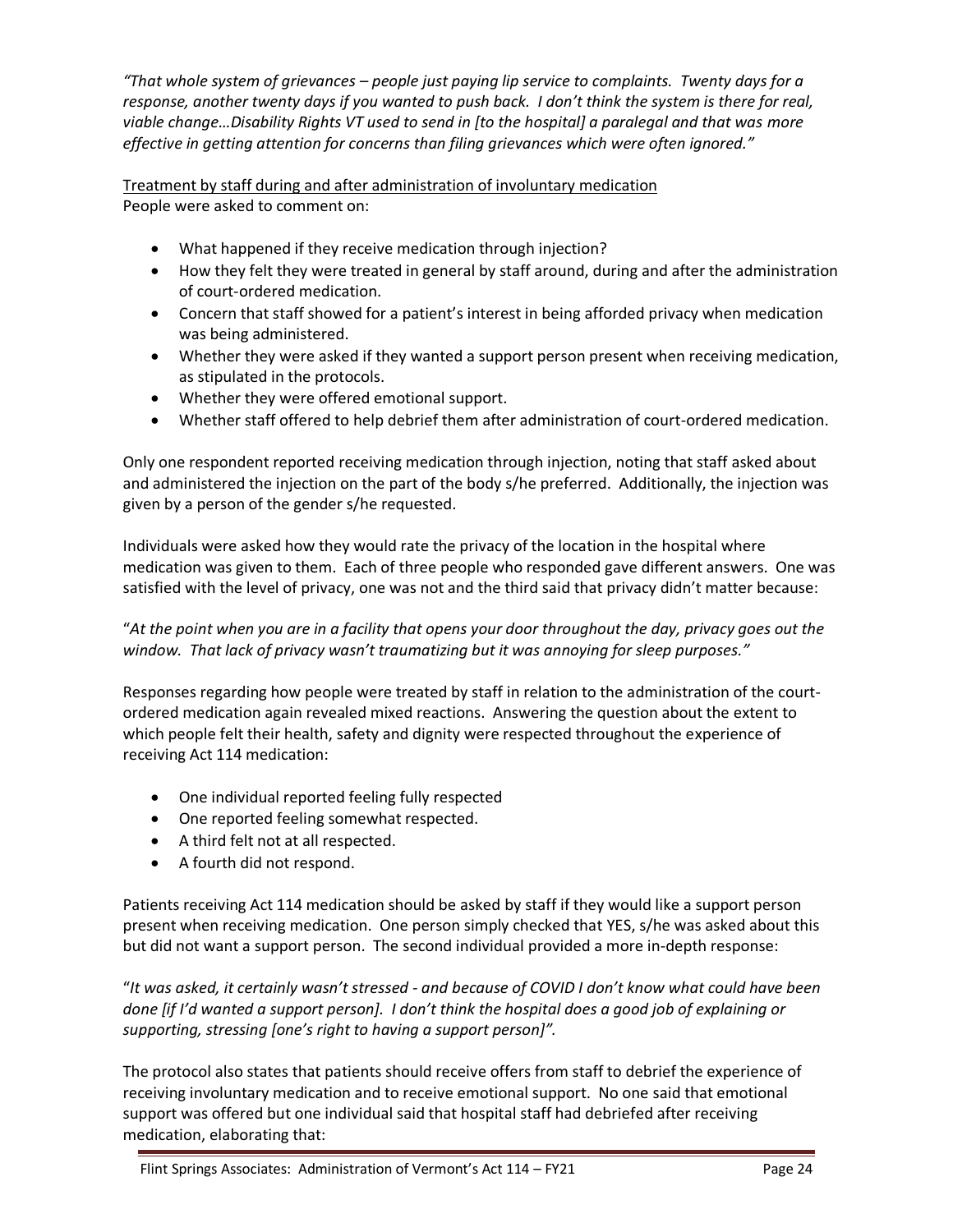*"Everyone at the Retreat was respectful and kind and knowledgeable"*

Regarding the extent of force used to get people to take medication:

The questionnaire asked people to describe any ways in which they felt they had some control over the process of receiving court-ordered medication. Again, three of the four respondents provided an answer. For one, s/he was given a choice of medication. Two others provided the following:

"*I was only granted the decision to choose between the form of the administration of the medication."*

*"Yes, I was able to request what time I took night meds but not day meds at first."*

What was most difficult and who or what was most helpful about the experience of receiving involuntary, court-ordered, non-emergency medication?

The question about what was most difficult led two people to comment on the effects of the medication.

*"The refusal of medical staff to look at the situation wholistically. I gained 50 lbs in 6 months [yet] drugging me took precedence over my overall health. This borders on malpractice."*

*"Drowsy [from the] medication on the day after"*

Another individual reflected on events leading up to the hospitalization and involuntary medication noting:

*"[I] was assaulted by a state trooper with a taser gun for forced removal from the privacy and rightful property of my residence."*

In response to the question of what or who as most helpful during the experience of receiving Act 114 medication the following comments came from three respondents:

*"I have to give credit to the facility [VPCH] itself. Having your own bedroom, bathroom, shower is a major bonus. Not having to deal with others' BS – having hot water. All this in comparison to [conditions a] VSH. BUT if you don't staff it with the right people and the right philosophy, it's a shame. There is no sense of central leadership [at VPCH]… and lacks a vision for cohesive recovery for the people who are there."*

*"My sister for advocating on my behalf against mistreatment and for raising concerns about the lack of regard to my health and rights pursuant to advocacy of disabled people".*

*"Everyone was helpful at the Retreat."*

People were asked their opinion about whether the State had made the right decision in seeking an order for, and giving the court-ordered, involuntary medication. No one stated that receiving 114 medication had been the right decision for them. For one person, his "*concerns and complaints of side effects were not considered or treated with an evaluation".*

Another person simply noted that in receiving 114 medication his/her preference for oral medication was addressed.

A third individual responded by noting that whether the state's decision was right or wrong was really not the issue. Instead, s/he noted: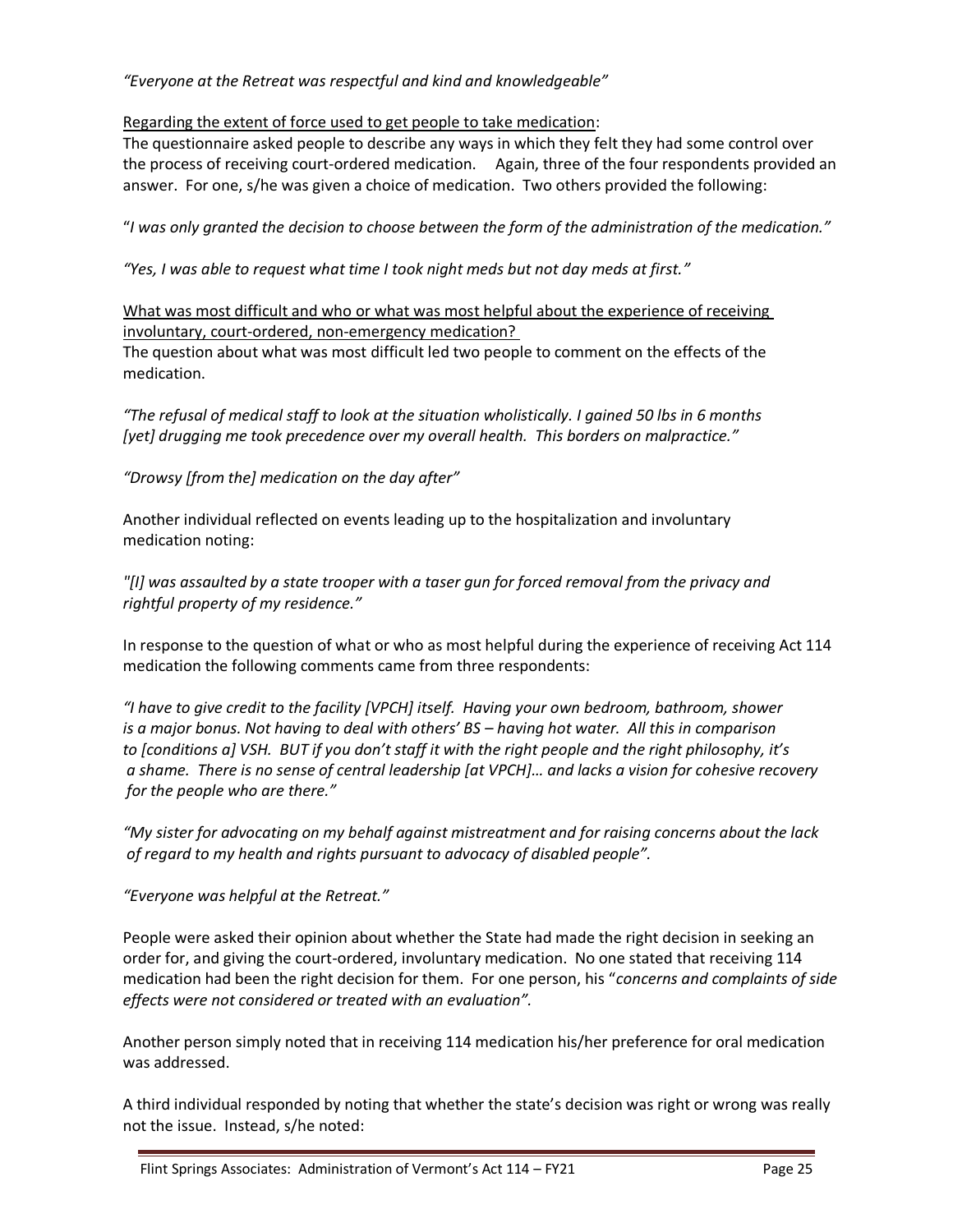*"Medication should be available to people who need it and want it. There certainly are people who want it but if someone is adamantly against taking these highly volatile, powerful substances, once you're already locked up….and get to the hospital those options [to take or not] are not available. You've already taken away someone's liberty by committing them to a hospital."* 

Those who gave input were asked for their ideas on what would things better for people who are under court order to receive involuntary, non-emergency medication. Responses came from each of the four persons. One referenced the experience of not understanding s/he was taking medication that was court ordered and said, simply, that people should be informed. Another felt that the hospital should provide patients with: *"a second opinion in the form of a social worker, medical practitioner and legal counsel" before seeking a court order.*

A third individual stated that patients should have the option of taking medication orally, equating this option with *"giving people choice and having a voice. I think drugging people with injections is awful. So I'm glad I got the choice because I'm really on a medicine I like".*

A fourth respondent believes that the current law should be challenged as unconstitutional, believing that a case can be made that once a person is committed to a psychiatric setting, s/he *"cannot be further force, violated"* by being subjected to a physically invasive medical procedure.

Finally, people were given an opportunity to provide additional thoughts beyond their responses to questions. Two individuals were positive in their closing comments. In one instance a person reported s/he is now happy that the medications being taken work and have little side effects and gave kudos to the staff at the Brattleboro Retreat, who were credited with being kind and making it *"a nice place to be involuntarily"*.

The other positive response came from a person who received 114 medication at RRMC. *"Thank you for your services and helping people."*

A third respondent continued to profess his/her rights as a non-violent individual with a disability who feels that these circumstances were not considered and led to unjust treatment.

The fourth individual critiqued the overall approach to treating mental illness through involuntary medication orders. "*I think that the way in which mental illness and psychotic disorders in particular – clearly are not an easy problem to deal with. I really think people should weigh the physical damage that these drugs due to people, especially over long-term use – and if someone tells you that they don't want to take a drug, respect that person's autonomy. That people don't have agency over their own bodies – and that you are injected with chemicals, and you lose consciousness – if that's not a death sentence I don't know what is. It's incredibly terrifying and disconcerting – in the name of health."*

This person noted, in his/her opinion, that current psychiatric facilities in Vermont *"aren't structured for long-term care. The amount of time [patients committed t VSH spent] was important for helping people stabilize. Time is a serious component in recovery. Your mind needs time to recover. The goal these days is to get people out as quickly as possible and that is how they are rationalizing these forced medications"*

# *Input from 1 individual on whom an application for 114 medication was not approved.*

Of the 13 individuals who received letters and questionnaires mailed from MHLP inviting them to provide feedback, only 1 person responded to this request. As medication was not ordered, our line of questioning sought to understand the extent to which protocols for informing patients of the application process and hearing were followed, the person's understanding of why the application was not approved, as recommendations from the individual about how to improve the experience for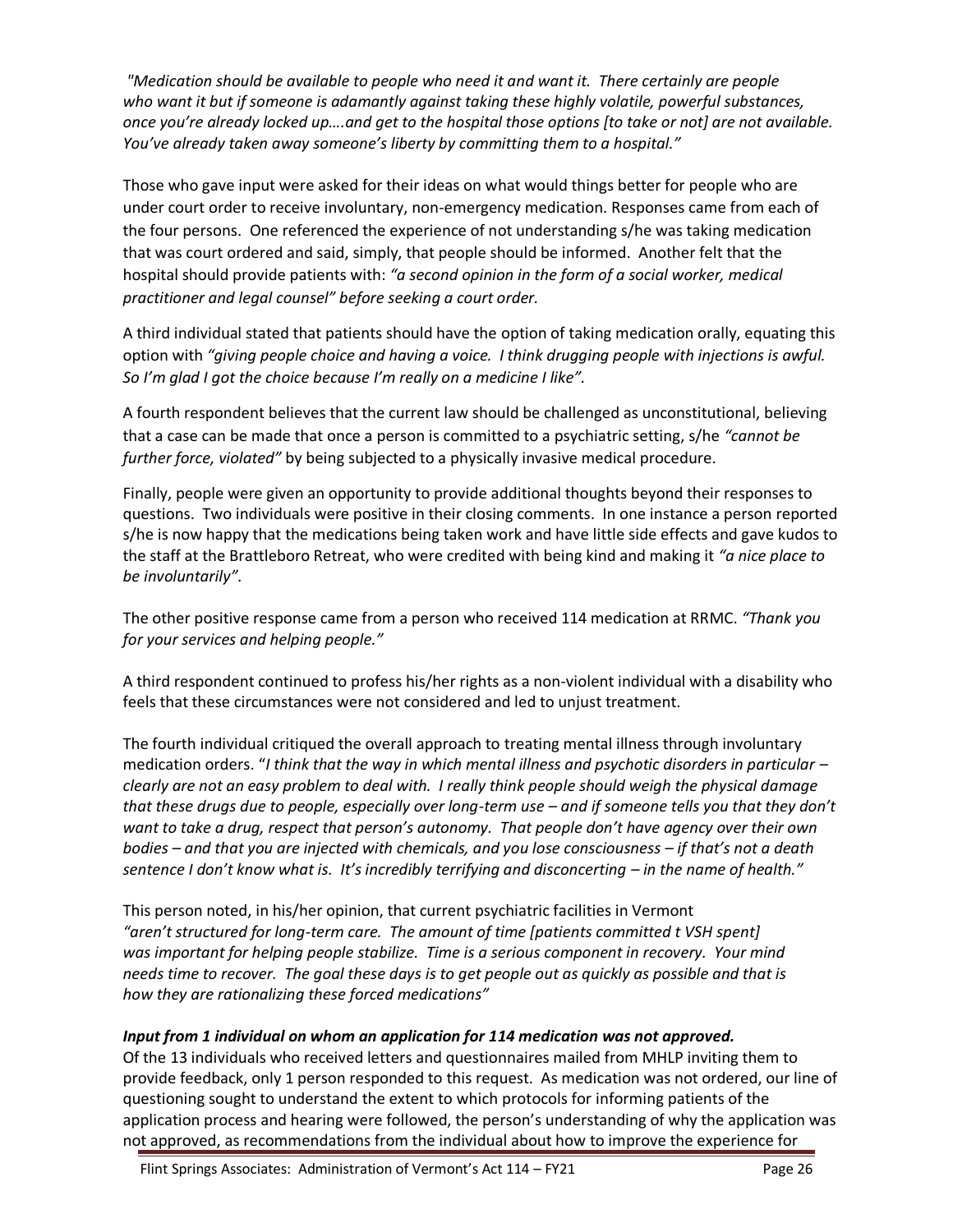individuals on whom applications for 114 medication orders are filed, regardless of outcome.

The individual was admitted to the Brattleboro Retreat. S/he reports being informed that an application for Act 114 medication was file by his/her lawyer, doctor and other hospital staff, as well as being provided the date and time of the court hearing, which s/he attended virtually.

The respondent noted that s/he had refused to take medication recommended by the hospital voluntarily, believed the recommended medication was not appropriate and would lead to undesired side effects and noted that a different medication and dosage would be more beneficial. Specifically the individual noted having other physical conditions that were not being addressed:

"*I think I was misdiagnosed. I was also being denied medical marijuana which had already been ordered and dental care, in addition to having digestive issues that made me concerned about taking digestible/oral medication. Plus, I brought up the medication side effects that were listed…I did feel they could care for my physical illness correctly, let alone my mental health care…I didn't like being asked to take medications when my physical medical care was a flop in there."*

The patient's doctor and other hospital staff let him/her know that the application was not accepted by the court. In this person's opinion, it became clear to the hospital doctor that " *I didn't need all those medicines. I had already been there 6 weeks."*

Finally, when asked in what ways a person's experience awaiting a court decision on an application for Act 114 medication could be improved, s/he commented on the court experience as follows: *"I didn't even get to speak in court and after 4 hours in zoom my hearing was rescheduled to continue a week later. I don't think court should be like that for patients. I would have at least changed those things."*

#### *Key Findings Emerging from Interviews*

It is important to offer the following information about the interviews. First, the people who volunteered to participate in the interviews were self-selected. Second, this year's response numbers were very small so that one cannot view the findings as representative of all individuals who received Act 114 medication in FY 2021 (n=42) or whose applications were denied (n=14).

Responses from the four individuals who were hospitalized and received involuntary medication through an Act 114 order at some point between July 1, 2020, and June 30, 2021, were mixed on the majority of questions. For example, reasons people did not want to voluntarily take medication included a:

- belief that medication was not needed because the person had been misdiagnosed
- concern over the possible (or previously experienced) side effects brought on by the medication
- belief that the medical model of mental illness leaves little room for an individual to exercise control over his/her body and life.

As another example, there were variations in what information people reported getting from hospital and legal staff about the hearing date and time, the medication, the Act 114 Protocols, the ability to file a grievance.

The only point on which respondents agreed was their belief that the state did not make the right decision in ordering Act 114 medication for them.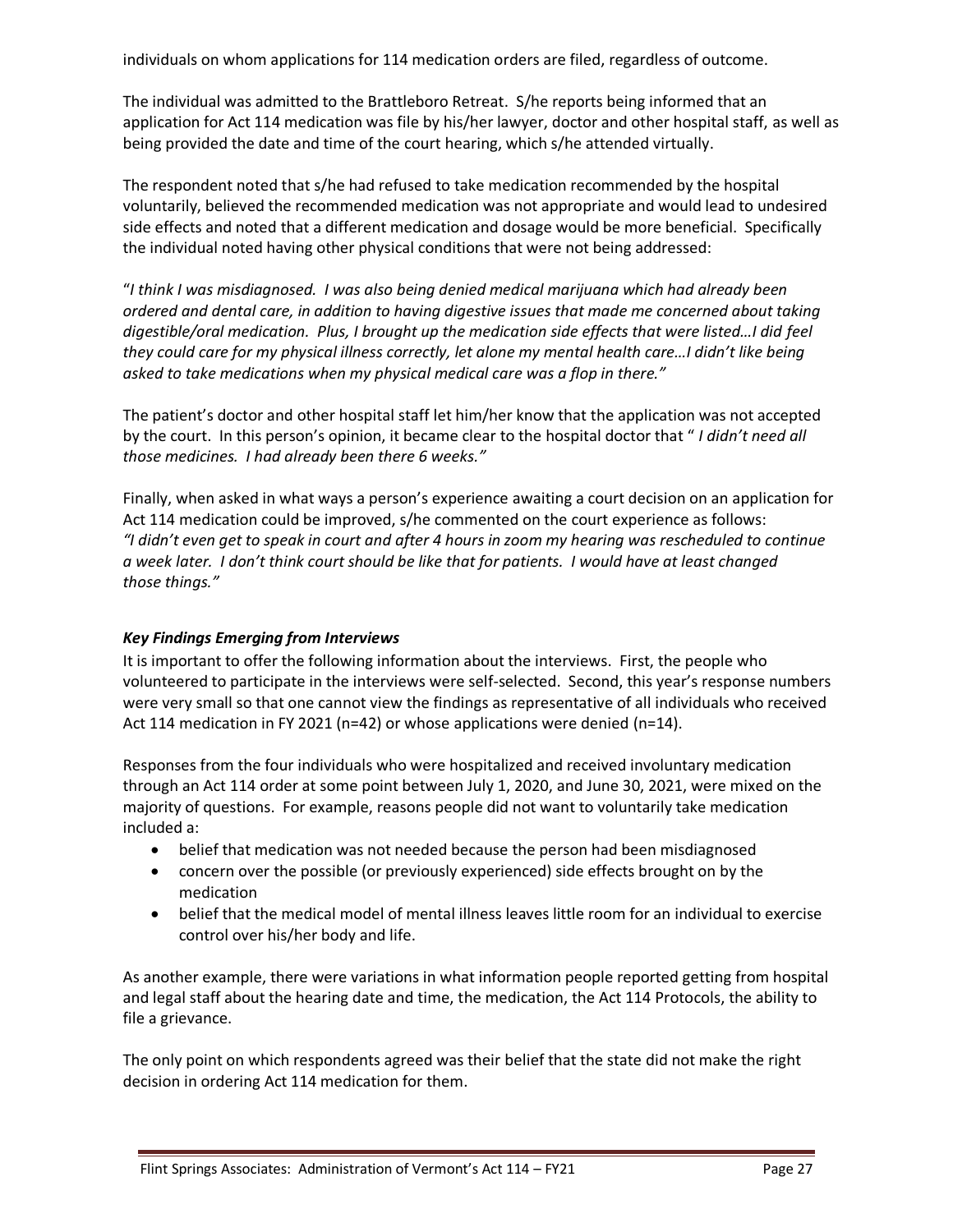# **Section 2: Outcomes from Implementation of Act 114**

<span id="page-29-0"></span>As part of earlier assessments, stakeholder input was used to identify a set of outcomes that would be expected with successful implementation of Act 114. These outcomes include:

- Hospital staff awareness of Act 114 provisions.
- Decreased length of time between hospital admission and filing petition forinvoluntary medication.
- Decreased length of stay at hospital for persons receiving involuntarymedication.
- Reduced readmission rates and increased length of community stay for persons receiving involuntary medication.

In addition, persons currently living in the community were asked to describe the impact that receiving nonemergency involuntary medication had on their current lives and their engagement in treatment.

For FY21, achievement of outcomes was as follows:

- Staff awareness of Act 114: Documentation indicates that staff administering medications under Act 114 in FY21 were generally aware of the provisions as shown by documentation of adherence to most Act 114 provisions. Consistent with past reviews, documentation of whether the patient wanted a support person was the most common piece of information missing on the Implementation Form.
- Time between admission and petition: In FY21, 61% of Act 114 petitions were filed within 30 days of the date of hospital admission; 21% were filed 30-60 days after admission (see Table 10). This finding demonstrates that petitions continued to be filed in approximately the same period as in the past two years.

| Time from        | . .<br>FY of petition filing (7/1 to 6/30) |         |             |         |             |         |             |         |  |  |
|------------------|--------------------------------------------|---------|-------------|---------|-------------|---------|-------------|---------|--|--|
| <b>Admission</b> | <b>FY18</b>                                |         | <b>FY19</b> |         | <b>FY20</b> |         | <b>FY21</b> |         |  |  |
| to Petition      | Freg                                       | Percent | Freg        | Percent | Freg        | Percent | Freg        | Percent |  |  |
| <30 days         | 44                                         | 56%     | 34          | 52%     | 28          | 52%     | 34          | 61%     |  |  |
| 30-60 days       | 19                                         | 24%     | 20          | 31%     | 18          | 33%     | 12          | 21%     |  |  |
| 61 - 180 days    | 14                                         | 18%     |             | 11%     |             | 13%     |             | 13%     |  |  |
| 181 - 365 days   |                                            | 1%      | ำ           | 3%      |             | 2%      |             | 2%      |  |  |
| $>365$ days      |                                            | 1%      | ำ           | 3%      | 0           | 0%      | າ           | 4%      |  |  |
| Total            | 79                                         | 100%    | 65          | 100%    | 54          | 100%    | 56          | 100%    |  |  |

**Table 10: Time (in days) Between Admission to Hospital and Filing Act 114 Petition**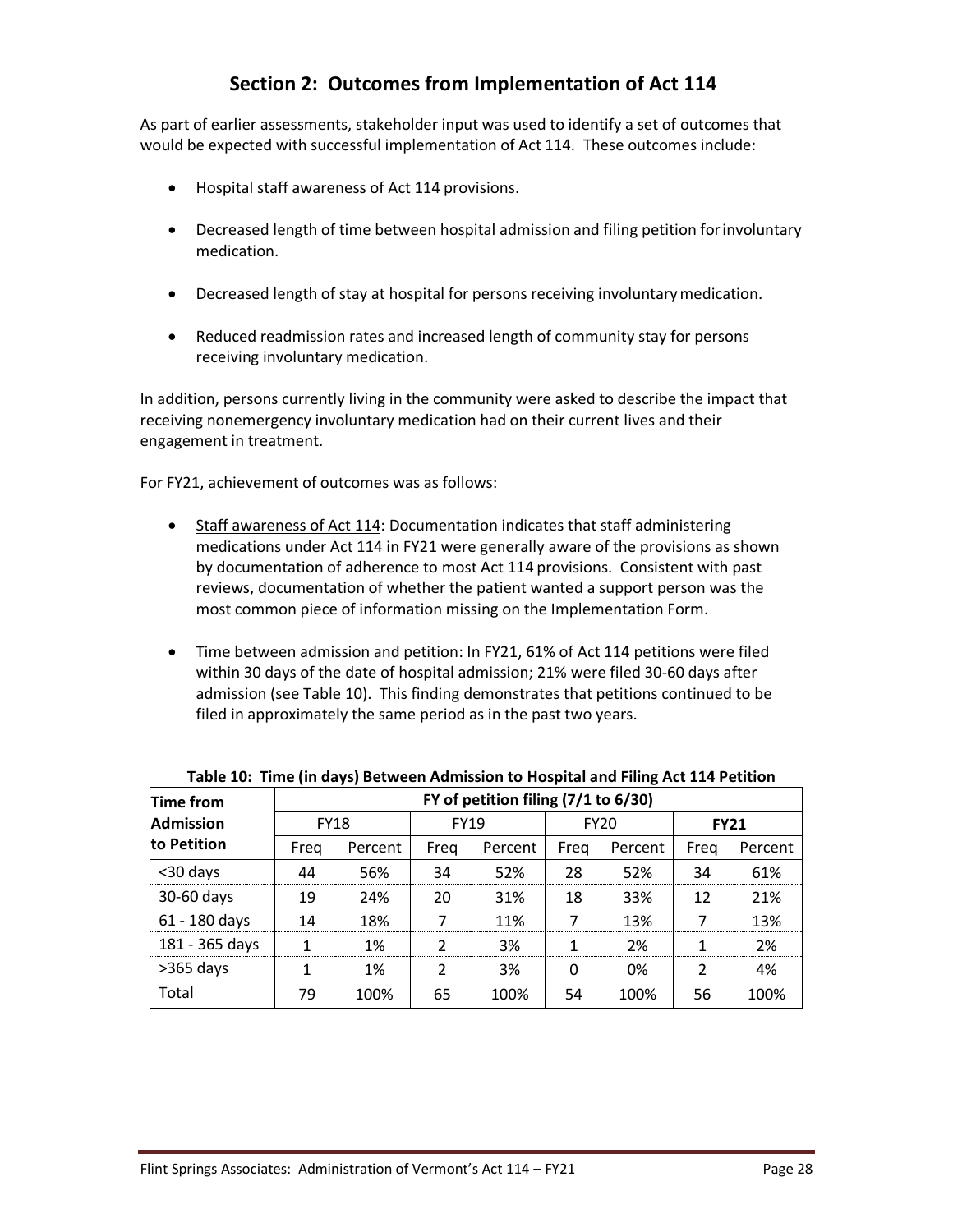In FY21, it took on average 34 days from admission to filing the Act 114 petition (see Table 11). Overall, it took about 46 days from admission to the Act 114 order. This represents a decrease in time from previous years in admission to filing the petition. It took on average 13 days from the date the petition was filed to the date an order was issued. This is within the increase/decrease of the past few years.

|                                        | Time (in days) from: |                                               |      |                          |                           |           |  |  |  |
|----------------------------------------|----------------------|-----------------------------------------------|------|--------------------------|---------------------------|-----------|--|--|--|
| <b>FY of Petition</b><br>(7/1 t0 6/30) |                      | <b>Admission to</b><br><b>Filing Petition</b> |      | <b>Petition to Order</b> | <b>Admission to Order</b> |           |  |  |  |
|                                        | Mean                 | Std. Dev.                                     | Mean | Std. Dev.                | Mean                      | Std. Dev. |  |  |  |
| 2012                                   | 50.2                 | 35.1                                          | 14.4 | 6.8                      | 65.7                      | 35.0      |  |  |  |
| 2013                                   | 57.6                 | 40.9                                          | 13.4 | 9.6                      | 66.7                      | 39.7      |  |  |  |
| 2014                                   | 93.2                 | 107.4                                         | 16.2 | 8.1                      | 109.3                     | 109.4     |  |  |  |
| 2015                                   | 64.9                 | 55.9                                          | 15.9 | 9.7                      | 81.1                      | 61.0      |  |  |  |
| 2016                                   | 67.6                 | 61.4                                          | 12.2 | 6.9                      | 79.6                      | 63.0      |  |  |  |
| 2017                                   | 51.2                 | 56.2                                          | 11.0 | 6.9                      | 62.1                      | 57.7      |  |  |  |
| 2018                                   | 43.2                 | 49.5                                          | 12.1 | 11.9                     | 55.3                      | 50.3      |  |  |  |
| 2019                                   | 40.7                 | 44.9                                          | 15.3 | 22.5                     | 55.9                      | 53.4      |  |  |  |
| 2020                                   | 37.6                 | 39.O                                          | 13.1 | 14.0                     | 50.7                      | 44.8      |  |  |  |
| 2021                                   | 33.8                 | 24.7                                          | 12.5 | 9.3                      | 46.3                      | 28.4      |  |  |  |

**Table 11: Mean Time Delays between Steps in Act 114 Process** (Excluding cases in which petition filed more than 1 year after admission)

In past assessments, and again this year, hospital staff reported that time delays in the Act 114 process were often due to legal procedures. The first of these is separation of the commitment and Act 114 hearings. As shown in Table 12, in FY 21, 75% of Act 114 petitions had been filed prior to the commitment orders.

|                                        | $\frac{1}{2}$ |         |             |         |                |         |              |         |
|----------------------------------------|---------------|---------|-------------|---------|----------------|---------|--------------|---------|
| <b>Petition filed:</b>                 | <b>FY18</b>   |         | <b>FY19</b> |         | <b>FY20</b>    |         | <b>FY21</b>  |         |
|                                        | Freg          | Percent | Freq        | Percent | Freq           | Percent | Freq         | Percent |
| <b>Before</b><br>commitment            | 52            | 75%     | 16          | 30%     | 47             | 92%     | 30           | 75%     |
| Same day as<br>commitment              | $\mathbf 0$   | 0%      | 0           | 0%      | 0              | 0%      | $\mathbf{0}$ | 0%      |
| Within 7 days of<br>commitment         | 5             | 7%      | 20          | 37%     | $\mathbf{1}$   | 2%      | 3            | 8%      |
| 8 - 30 days<br>following<br>commitment | 9             | 13%     | 15          | 28%     | $\mathbf{1}$   | 2%      | $\mathbf{1}$ | 3%      |
| 30+ days after<br>commitment           | 3             | 4%      | 3           | 6%      | $\mathfrak{p}$ | 4%      | 6            | 15%     |
| Total                                  | 69            | 100%    | 54          | 100%    | 51             | 100%    | 40           | 100%    |

**Table 12: Time between Date of Commitment and Act 114 Petition Filing Date** (Excludes cases in which time was 1 year or more)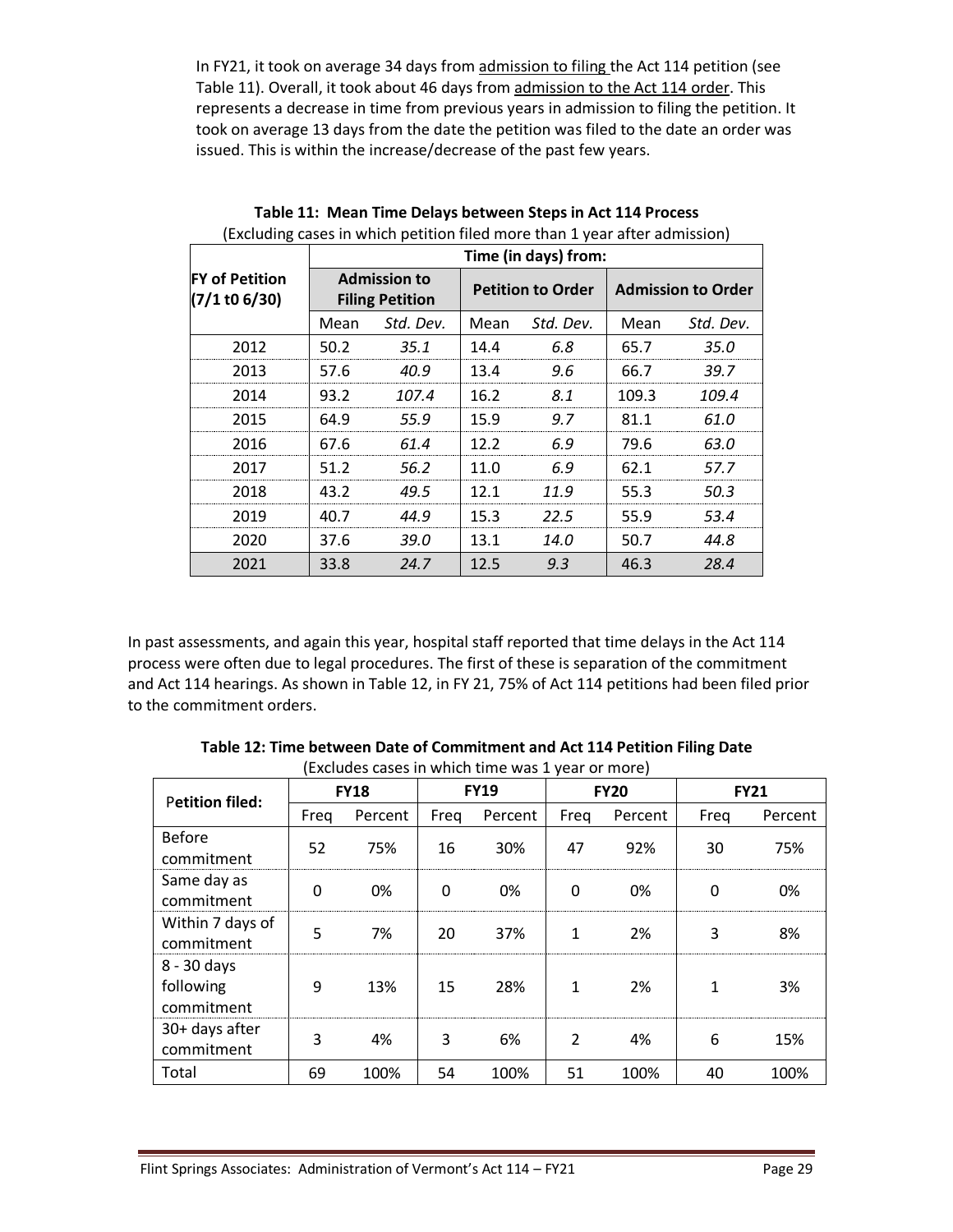• Length of stay: Of the 56 individuals with Act 114 petition filed in FY21, 52 (93%) were discharged from psychiatric inpatient care, on average, 91 days (approximately 3 months) after admission, and 46 days (about 6.5 weeks) after the Act 114 order was issued (see Table 13). This represents a continued decrease in length of stay over the past two years.

|                                              | Average Length of Stay (in days) from: |                               |                           |           |  |  |  |  |
|----------------------------------------------|----------------------------------------|-------------------------------|---------------------------|-----------|--|--|--|--|
| <b>FY Petition Filing</b><br>$(7/1$ to 6/30) |                                        | <b>Admission to Discharge</b> | <b>Order to Discharge</b> |           |  |  |  |  |
|                                              | Mean                                   | Std. Dev.                     | Mean                      | Std. Dev. |  |  |  |  |
| $2012(n=23)$                                 | 128.1                                  | 67.4                          | 63.5                      | 40.5      |  |  |  |  |
| $2013(n=21)$                                 | 123.4                                  | 41.3                          | 71.0                      | 38.9      |  |  |  |  |
| $2014(n=35)$                                 | 154.7                                  | 125.9                         | 85.8                      | 63.0      |  |  |  |  |
| $2015$ (n=45)                                | 149.6                                  | 87.9                          | 97.1                      | 69.6      |  |  |  |  |
| $2016(n=41)$                                 | 152.8                                  | 121.O                         | 58.9                      | 49.N      |  |  |  |  |
| $2017$ (n= 46)                               | 122.4                                  | 75.4                          | 68.9                      | 47.8      |  |  |  |  |
| $2018(n=65)$                                 | 116.2                                  | 80.7                          | 65.4                      | 63.2      |  |  |  |  |
| 2019 (n=62)                                  | 126.0                                  | 105.1                         | 66.2                      | 61.N      |  |  |  |  |
| 2020 (n=48)                                  | 95.5                                   | 55.3                          | 48.3                      | 41.7      |  |  |  |  |
| $2021(n=54)$                                 | 91.4                                   | 51.6                          | 45.6                      | 43.8      |  |  |  |  |

#### **Table 13: Length of Stay for Patients under Act 114 Orders Who Were Discharged from Hospital** (Excludes cases in which time was 1 year or more)

• Readmission Rates: Of the 52 patients who were discharged in FY21, 18 individuals (35%) had been readmitted at least once after the order by the time of this review.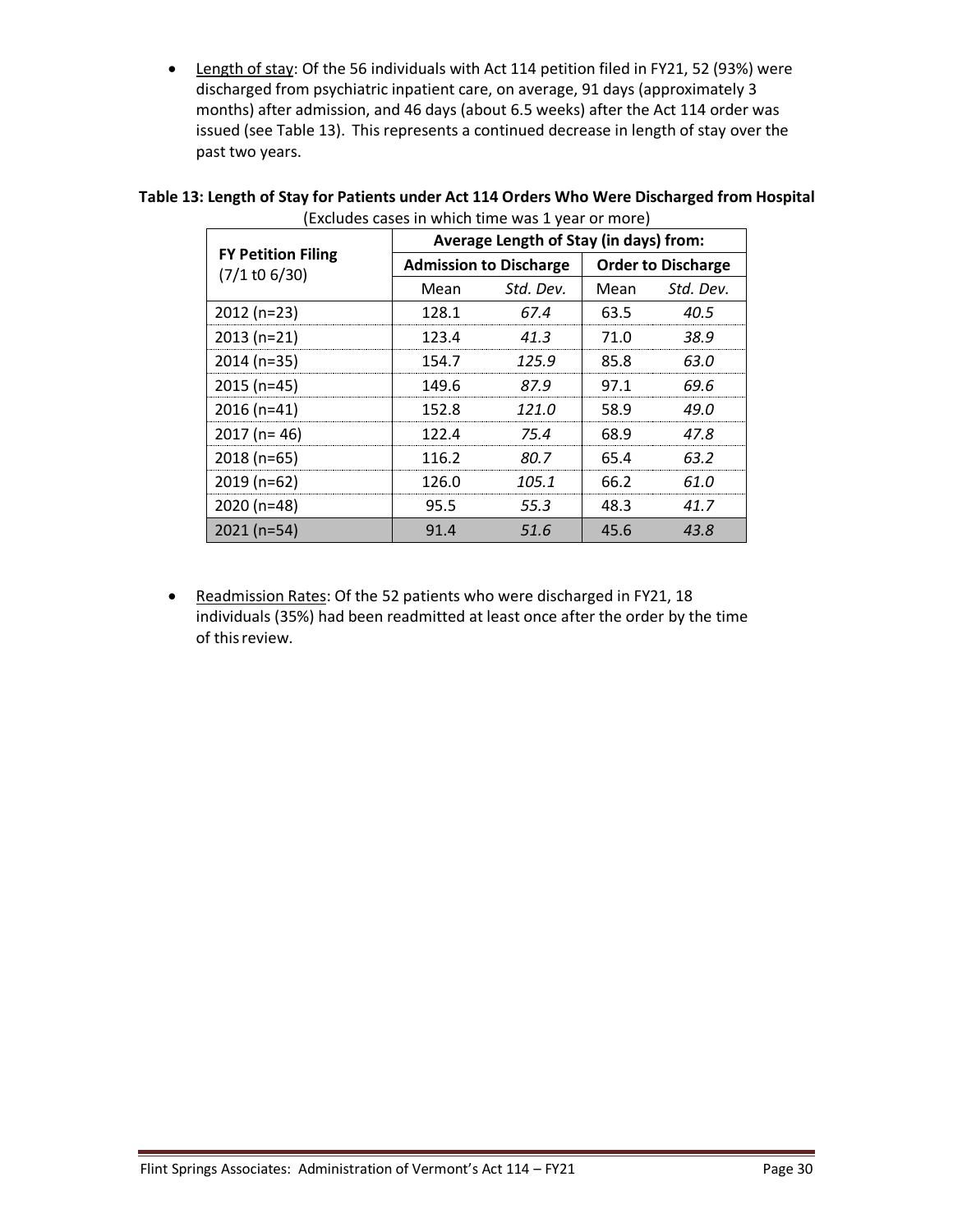# <span id="page-32-0"></span>**Section 3: Steps to Achieve a Noncoercive Mental Health System**

The Department of Mental Health (DMH) leadership team, five individuals, met with Flint Springs Associates (FSA) to review steps DMH took during FY21 toward achieving a noncoercive mental health system. These include:

- 1. On January 1, 2019, Whole Person Care was implemented. This payment reform initiative focuses on person-centered care by guaranteeing the Designated Agencies (DA) a set monthly fee to provide more flexibility in the services. During FY21, DMH continued to track and monitor service volume to ensure that persons with greater needs are served. Quarterly, the data are entered into a scorecard and reviewed by DMH program staff. When questions arise, the appropriate person will reach out to the Agency for better understanding or to fix data issues. The scorecard is also shared with the Designated Agencies for their review.
- 2. As part of Act 82 implementation, during FY21 DMH has been reviewing persons with duplicate 114 orders and hospitalizations FY17 – FY19. This included 26 separate individuals, primarily patients with a thought disorder (24) including schizophrenia, schizoaffective disorder, and psychosis. Six of the twenty-six patients were hospitalized related to criminal proceedings. Fifteen of the patients were rated as "doing well" and "stable" by providers familiar with their treatment, while six were thought to not be doing well, one was deceased and the stability status of four other patients was unknown. Twenty-three patients were clients known to be affiliated with a specific Designated Agency.
- 3. As per legislation, DMH created the Mental Health Integration Council "for the purposes of helping to ensure that all sectors of the health care system actively participate in the State's principles for mental health integration established pursuant to statute and as envisioned in the Department of Mental Health's 2020 report "Vision 2030: A 10-Year Plan for an Integrated and Holistic System of Care." The guiding language includes integrating the mental health into the overall health care system and ensuring equal access to mental health care. During Fiscal Year 21, the COVID-19 pandemic led to twice postponing convening the Mental Health Integration Council, with approval of the legislature. In the interim, the Department of Mental Health designed the meetings and prepared for convening the council on July 13th. That meeting was held, and work is underway for the upcoming meeting in September.
- 4. DMH secured legislative funding for the new 16-bed secure recovery residence in FY21. This project is a keystone in the mental health system of care continuum, critical to ensuring that all Vermonters can access the care they need, when they need it. The current eight-bed secure recovery residence, MTCR in Middlesex, operates consistently at or near capacity. While the overall number of people needing this level of care is relatively low, these individuals account for much longer lengths of stay in hospital beds due to inadequate aftercare support options. This new larger facility will provide an intermediate stepdown care option for persons who would otherwise not be eligible to discharge from an inpatient level of care. This timely transfer of persons to the right level of care when they need it supports the most efficient use of existing healthcare capacities and allows expenditures to accurately reflect the costs of services and care delivered. It also allows persons to be treated more consistently at the lowest appropriate level of care.
- 5. In April 2020, DMH and ADAP partnered to receive a SAMHSA grant that provides \$2M in funding over 16 months to enhance services during the pandemic. These funds have been used for the provision of crisis intervention services, mental and substance use disorder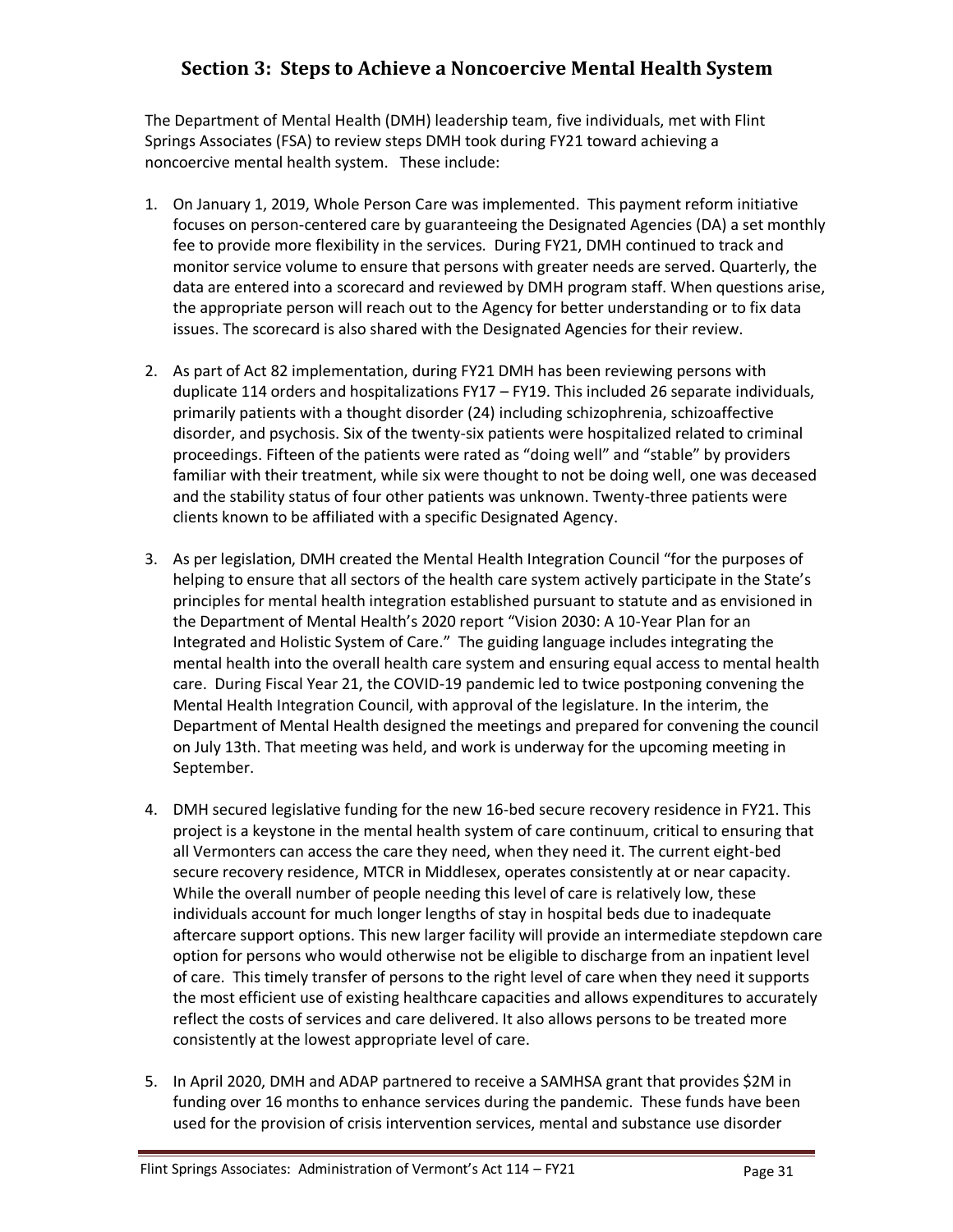treatment, and other related recovery supports for Vermonters impacted by the COVID-19 pandemic. In May 2021 Vermont received a no cost extension allowing the funds to continue until August 2022. DMH activities funded through this original award include Direct Service/Outreach, Mental Health Peer Supports, Mobile Crisis (Vans, Sensory Materials, and Go Bags, Renovations, and Technology). Through constant oversight, DMH determined that the need for Technology was less than expected and transferred that funding to provide more opportunity within the Direct Service/Outreach activity.

Also in May 2021, DMH and ADAP received notification from SAMHSA regarding eligibility for a supplemental COVID-19 grant and were subsequently awarded an additional \$2.8M in funding. This supplemental award expires in May 2022. Following similar activities, this grant is funding Direct Service/Outreach (supporting such programs as Emergency Department Navigators/Urgent Care Specialists, Clinical Care Managers, Street Outreach, Housing Supports, and various positions targeted individuals with high utilization/risk), Mental Health Peer Supports (supporting peer outreach and support to individuals experiencing homelessness or sheltering in motels, weekly support groups for WRAP facilitators, interactive workgroup "Creating Connections", public information and outreach, expand recovery support groups, add part time, temporary peer position as Community Outreach Coordinator, weekly wellness check-ins via Zoom, and to strengthen existing support groups and expand to new locations) and, new to the supplemental grants, client incentives to participate in required federal reporting and support funds for grantees to administer this reporting.

6. Since the beginning of the pandemic, Department of Mental Health (DMH) contracted with Windham Center which is a 10-bed inpatient unit to serve adults that need inpatient treatment and tested positive for COVID. However, from April 1, 2021, DMH contracted with Springfield Emergency Department for two beds to treat COVID+ adults needing psychiatric inpatient treatment. This change in contract was due to the high percentage of vaccinated Vermonters, low positivity rate and low occupancy rate of the inpatient unit. The contract with Springfield Emergency Department ended on June 20, 2021, for the use of the two beds due to no occupancy for over the last two months of the contract.

DMH continues to work with Vermont Association of Hospital and Hospitalist Services (VAHHS) to support any Hospital Emergency Department if there happens to be an individual testing positive and in need of psychiatric inpatient treatment. DMH is also working with Vermont Department of Health to ensure that all the inpatient units have adequate PPE to ensure everyone's safety. All inpatient units continue to require a negative COVID test prior to admissions or vaccination with low exposure to high-risk areas.

- 7. The Brattleboro Retreat completed construction on 12 additional adult inpatient beds and the certificate of occupancy was granted on February 21, 2021. Staffing issues have prevented the beds from coming online, however, the Retreat is working towards opening six of the beds by October 1, 2021.
- 8. Expanding CVHHS capacity by 25 beds to provide voluntary, low acuity patients with inpatient care. The project was placed on hold due to COVID, although discussions are starting again. DHM has asked CVHHS to consider designating one of these for the treatment of youth, given the emergency department wait times for children as well as the current concentration of youth beds at the Brattleboro Retreat.